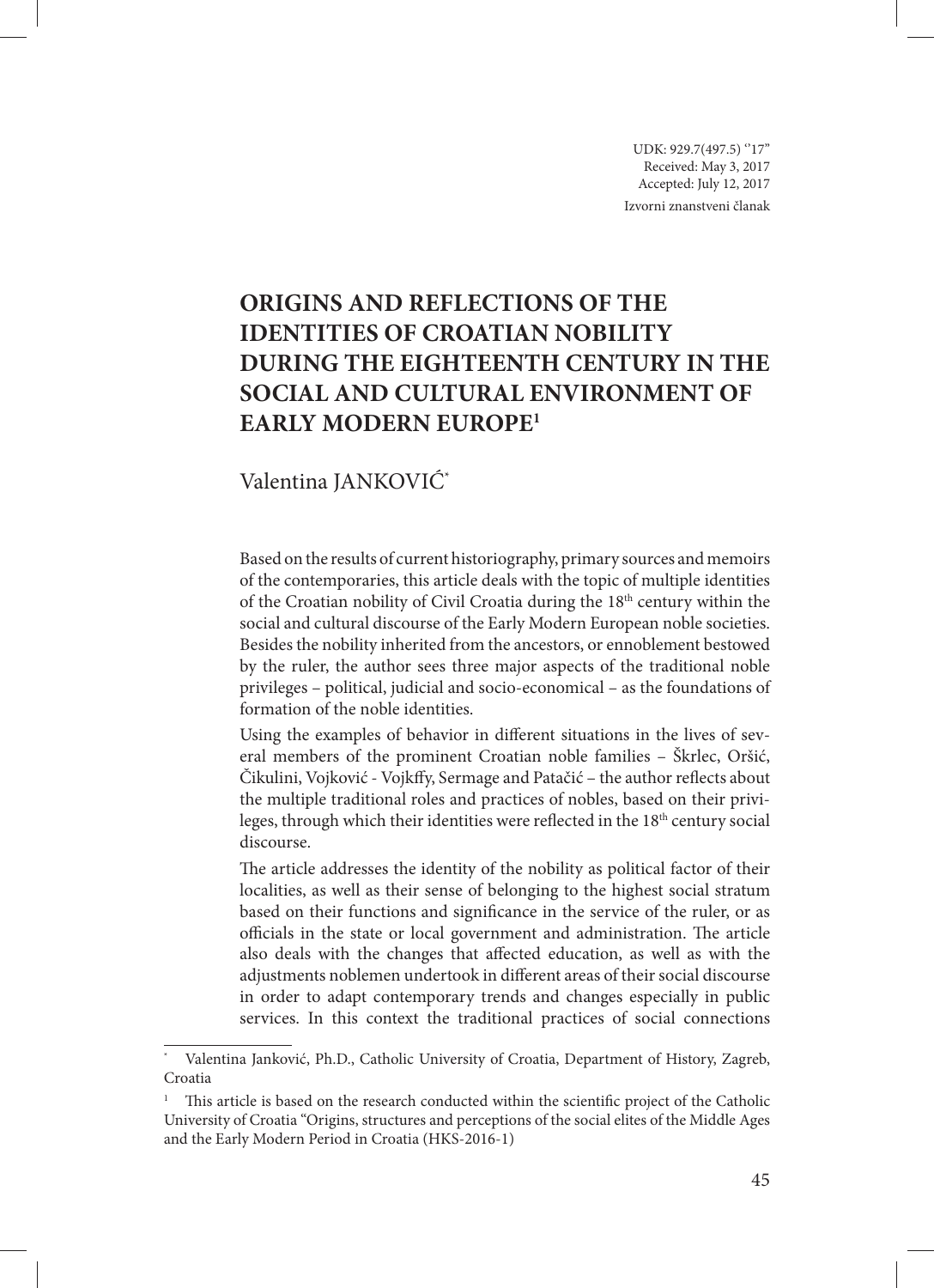and the roles of nobles as clients and patrons continued to be the leading discourse of the Early Modern social order. Tough submitted to multiple modifications in Early Modern period, military identity in the collective memory of the nobility still remained one of the distinctive markings of their separate privileged position and reflected through their military offices, education and behaviour.

The prerogative of landownership was in the  $18<sup>th</sup>$  century still one of the badges of the noble status. Adapted to the modern practices and submitted to different strategies, the identity of the landowner reflected not only through material benefits, but also through political and judicial practices and prerogative. On the symbolic level the landed possession contributed to the formation and preservation of local identities and the affiliation of the nobles to their local community of peers. The estates were the bases of the identification of the members of the noble families as well as their connection to the ancestry and the duration of their kindred.

Finally, cultural identity of the nobility, as the leading social stratum of Early Modern Europe, reflected in their role as the leading consumer of the overall cultural production, which can be discerned from their culture of living, communication, appearance, behaviour, and also from cultural sponsorship and their own artistic expressions.

Key words: identity, Croatian nobility, 18<sup>th</sup> century, privileges, Early Modern Europe

> "(...) Nekad se na svjetskoj sceni moramo pojaviti s mačem, a nekad s pameću, nekad s lukavošću, nekad s ludošću. Onaj koji nosi samo jednu masku i ne preobražava se u drugo, polako će upropastiti sebe."2

> > Nikola Zrinski, *Hrabar poručnik*

#### **Introduction**

Taking into consideration the complexity of the notion, as well as the possibilities and diversities of various approaches to the research of the concept of *identity* in historiography, the aim of this paper is not to present a theoretical review of the recent scientific findings, but to attempt to perceive

<sup>2</sup> Cited from Sándor Bene, "Ideološke koncepcije o staleškoj državi zagrebačkoga kanonika", in: Juraj Rattkay, *Spomen na kraljeve i banove Kraljevstava Dalmacije, Hrvatske i Slavonije*, 2nd edition (Zagreb: Hrvatski institut za povijest; Sveučilište u Zagrebu - Hrvatski studiji, 2016), p. 90. "(…) *Sometimes we have to appear on the world scene with a sword, sometimes with our*  wit, sometimes with cunning, sometimes with madness. One who wears only one mask and never *transforms into something else will slowly ruin himself.*" (translated by V. Janković).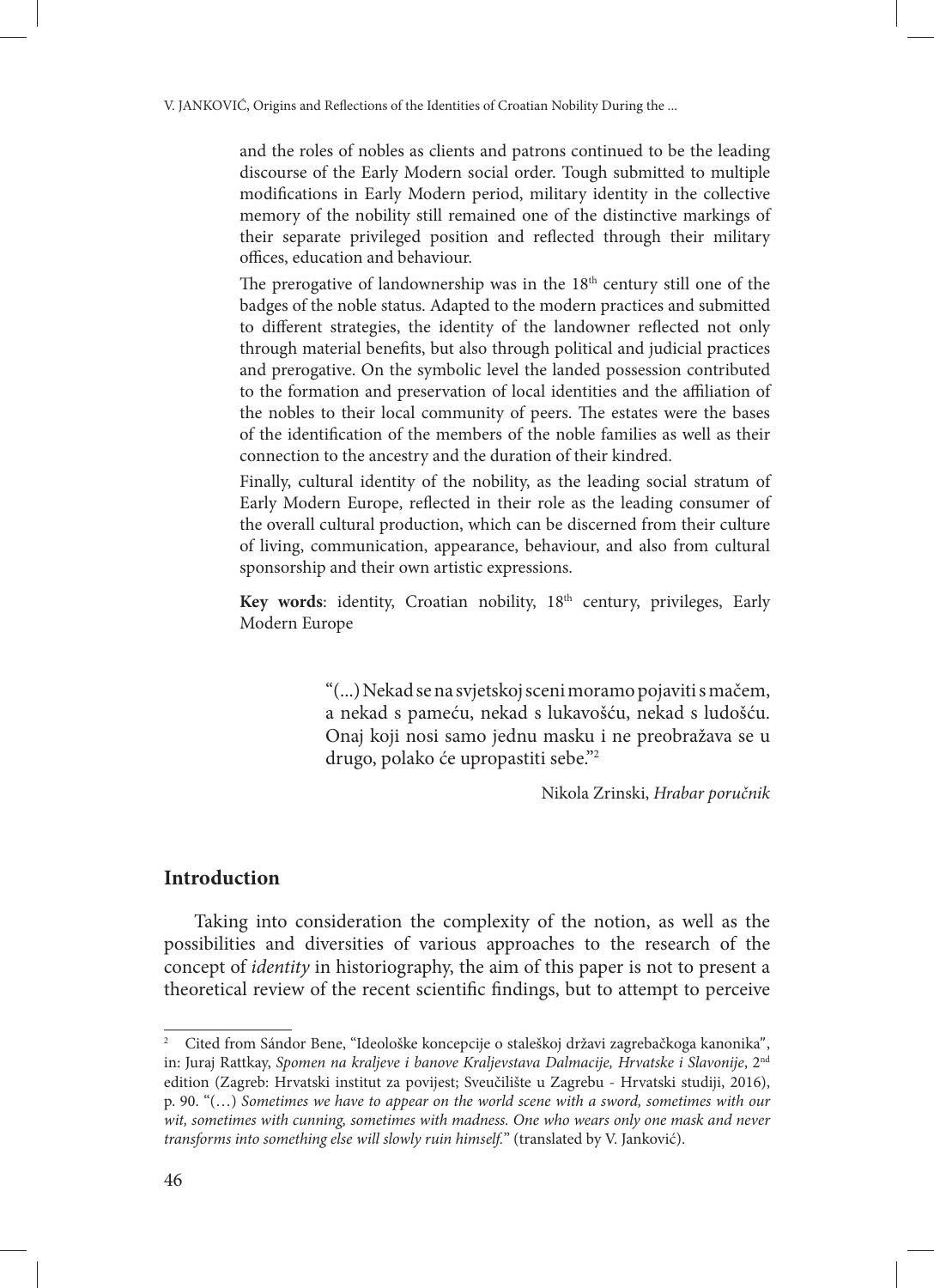multiple identities of the Croatian nobility, their features and reflections within the framework of eighteenth century Europe.

Identity, defined as set of features which determine both the distinctiveness or common qualities regarding to other individuals or groups, consists also, as it is argued, of social roles, arises from the cultural and social context and historical changes, and reflects through relations with others. An individual, depending on his individual roles or on a sense of collective affiliations within his social and cultural context may at the same time be defined by several identities.3 The intention of this paper is to examine the frames that shaped the identities, both individual and collective, within the nobility as a distinctive social group in the central part of Civil Croatia (*Banska Hrvatska)* during the 18<sup>th</sup> century. The paper will discuss the rights and privileges – which derived from the noble status, gained through the act of ennoblement or inherited by birth – that divided the distinctive position of the nobility from the rest of the society and represented the foundations of the origin, formation and representation of their identities.

The studies and research of different identities of the Croatian social elites and nobility through history, increased in Croatian historiography in the last several decades.4 In order to address the earlier mentioned research topics, in

<sup>3</sup> About social identity see "Identitet", *Hrvatska enciklopedija (on-line)*, Leksikografski zavod "Miroslav Krleža", accesed March 5, 2017. http://www.enciklopedija.hr/Natuknica. aspx?ID=26909. In his book about national identity Anthony D. Smith analyses the Sophocles' drama *Oedipus* in the context of national and other identities. He argues that both collective and individual identities are represented and are in fact defined by different "social roles and cultural categories." See Anthony D. Smith, *National Identity* (London: Penguin Books, 1991.), p. 3.

In recent Croatian historiography, several historians extensively dealt with the different aspects of identity, including the identities of the ruling elite, in the Croatian area from the Early Middle Ages until the Modern period. See for example the papers of Neven Budak,"Hrvatski identitet i ranosrednjovjekovno krajevstvo", *Historijski zbornik* 52 (1999): 121-126; Neven Budak, "Hrvatski identitet između prošlosti i moderniteta", in: *Hrvatski nacionalni identitet u globalizirajućem svijetu* (Zagreb: Pravni fakultet: Centar za demokraciju i pravo "Miko Tripalo", 2010), pp. 3-12.; Neven Budak "Etničnost i povijest" in: *Etničnosti povijest*, ed. Emil Heršak (Zagreb: institut za migracije i narodnosti, Jesenski & Turk, Hrvatsko sociološko društvo: 1999), pp. 11- 24.; Neven Budak, *Hratska i Slavonija u ranome novom vijeku* (Zagreb: Leykam International, 2007). About the noble Zrinski family and the significant role their family estate and seat have had in the selfdetermination of their own family identity see Suzana Miljan, Damir Karbić, "Knezovi Zrinski u 14. i 15. stoljeću između staroga i novoga teritorijalnog identiteta", in: *Susreti dviju kultura: obitelj Zrinski u hrvatskoj i mađarskoj povijesti*, eds. Sandor Bene, Zoran Ladić, Gabor Hausner (Zagreb: Matica hrvatska, 2012), pp. 15-43. Ivan Jurković wrote about the identity of Croatian noble families during the Ottoman invasion and also about the identity of the nobility in the Austrian part of Istria. See Ivan Jurković, "Osmanska ugroza, plementiti raseljenici i hrvatski identitet", *Povijesni prilozi* 25 (2006), no. 31: 39-69.; Ivan Jurković, "Hrvatski identitet plemstva austrijskog dijela Istre krajem XV. i tijekom XVI. stoljeća", in: *Identitet Istre – ishodišta i perspektive*, eds. Marino Manin, Ljiljana Dobrovšak, Gordan Črpić, Robrt Blagoni (Zagreb: Institut društvenih znanosti Ivo Pilar, 2006), pp. 47-65. About Croatian identity and the sense of identity among nobility in Croatian Diet during the Early Modern Period see Ivana Jukić, "Saborska skupina u tkanju hrvatskih identiteta: ranonovovjekovni doprinosi snaga hrvatske "kockice": zahvaljujući komu?",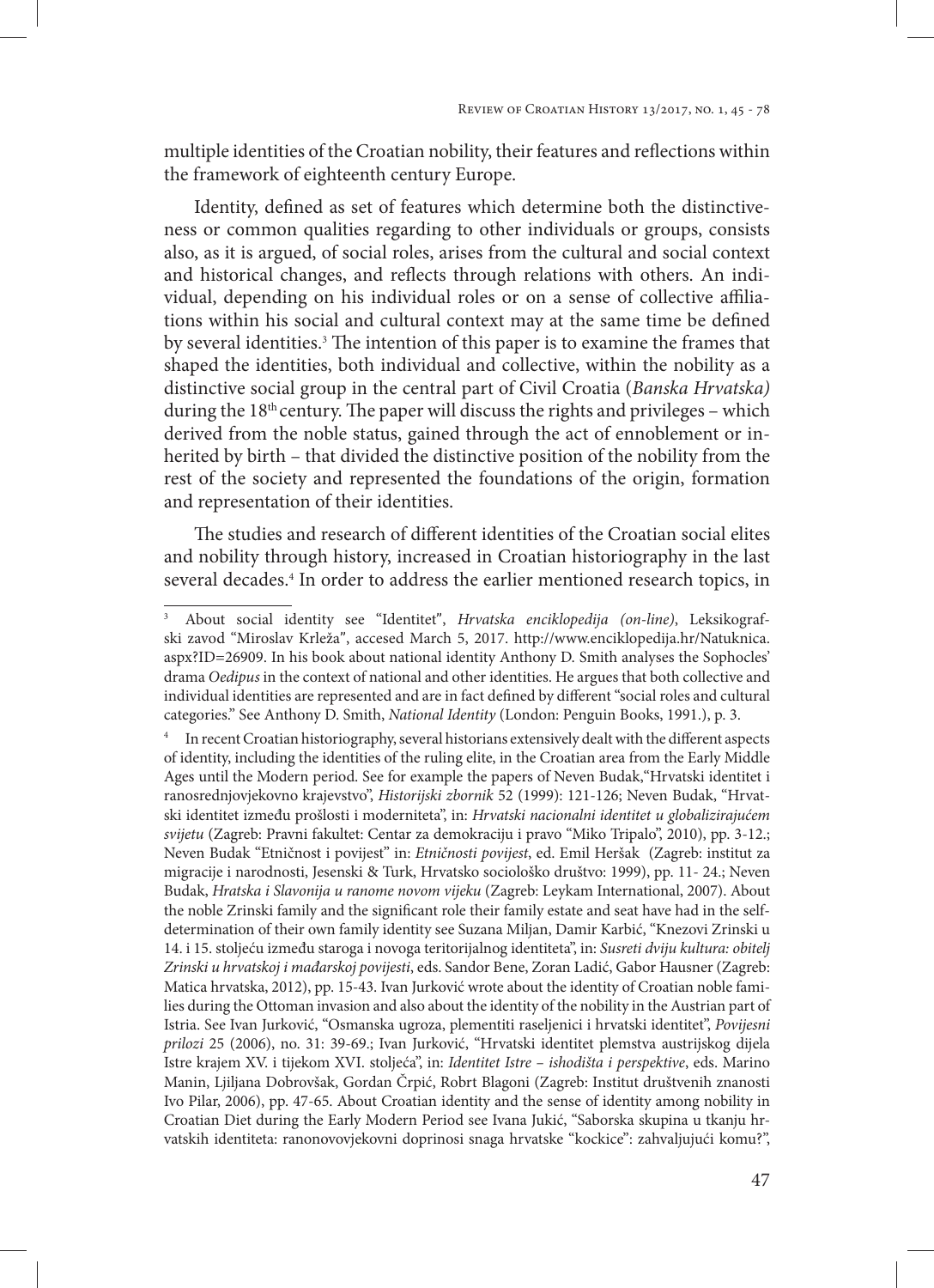this paper the emphasis was on the results of current historiography and research of both European and Croatian nobility that deals with other topics as well. The studies are used of the overall condition of the Early Modern nobility in the Kingdom of Hungary-Croatia within the frames of the Habsburg Monarchy, considering their political importance and activities, their privileges and social capital, the issues regarding their legal position, and also their cultural influences, education and daily lives.5 The paper is also based on the writings

in: *Prilozi iz hrvatske historiografije. Zbornik radova sa znanstvenih kolokvija 2009. – 2011.*, ed. Zrinko Novosel (Zagreb: Hrvatski studiji Sveučilišta u Zagrebu; Društvo studenata povijesti "Ivan Lučić Lucius", 2012), pp. 151-170. Regarding nobility and the institutions of the Early Modern Kingdom of Croatia, see also Mirko Valentić, "Nosioci hrvatskog imena, identiteta i državnopravnog kontinuiteta tijekom 17. i 18. stoljeća", *Historijski zbornik* 52 (1999): 139-142. Cultural, ethnic and local identities through history were the topics of several studies and papers of Miroslav Bertoša. See Miroslav Bertoša, "Hrvatski identitet u ozračju ranoga novovjekovlja", *Historijski zbornik* 52 (1999): 127-138 and Miroslav Bertoša, "U znaku plurala. Višebojni i višeslojni identitet istarski (Kroki ranoga novovjekovlja: XVI.-XVIII. stoljeća)", in: Identitet Istre – ishodišta i perspektive, eds. Marino Manin, Ljiljana Dobrovšak, Gordan Črpić, Robert Blagoni (Zagreb: Institut društvenih znanosti Ivo Pilar, 2006), pp. 15-32. Within the framework of the formation of the Croatian political nation during the 19<sup>th</sup> century, Nikša Stančić wrote about the identity of social elites during the pre-national period. See Nikša Stančić, "Etničnost na hrvatskom prostoru u 19. stoljeću. Od etničke zajednice, plemićkog naroda i pokrajinskih partikularizama do hrvatske nacije" in: *Etničnosti povijest,* ed. Emil Heršak (Zagreb: institut za migracije i narodnosti, Jesenski & Turk, Hrvatsko sociološko društvo: 1999), pp. 117-140.; Nikša Stančić, "Hrvatski identitet kao razlika u Europi nacija 19. stoljeća", *Historijski zbornik* 52 (1999): 143-147.; Nikša Stančić, "Između političkog nacionalizma i etnonacionalizma: od hrvatske staleške 'nacije' (*natio croatica*) do hrvatskoga 'političkog naroda'", in: *Nacija i nacionalizam*, eds. Tihomir Cipek, Josip Vrandečić (Zagreb: Alinea 2007), pp. 33-56.

About interpretation of the identity in historical research see in Marko Pijović, "Pristupi proučavanju identiteta u prošlosti", *Historijska traganja* 8 (2011): 9-60. About new methodological approaches to the study of group identities in history, especially during the Early Middle Ages see Daniel Džino "Novi pristupi izučavanju ranog hrvatskog identiteta", *Radovi Zavoda za hrvatsku povijest* 41 (2009): 33-54. Regarding the subject of this paper, the scientific study of identity by Jordan Jelić is also very useful. See Jordan Jelić, *Identitet (znanstvena studija)* (Zagreb: D.S.M grafika, 1999).

Identity was a major theme of the *First Congress of Croatian Historians* held in Zagreb on December 9-10, 1999. The papers from the Congress were published, and some of them were listed above, in the Croatian scientific journal *Historijski zbornik,* volume 52 (1999.) The role and significance of the identities in historical flux were also discussed in Pula on May 28-30, 2015 by the participants of the second conference *Past, Present, Future: Identity in Flux.* The latest contribution to the topic focusing specifically on the national ideas and ethnicity in the Croatian area was the scientific colloquium *National Ideas and Ethnic Loyalties in Renaissance Croatia* held in Zagreb on February 24, 2017.

The emphasis was on the scientific findings of two authors - Nataša Štefanec and Ivana Horbec. See Nataša Štefanec, "Plemstvo" in: *U potrazi za mirom i blagostanjem. Hrvatske zemlje u 18. stoljeću*, ed. Lovorka Čoralić (Zagreb: Matica hrvatska 2013), pp. 91-110.; Nataša Štefanec, *Država ili ne. Ustroj Vojne krajine 1578. godine i hrvatsko-slavonski staleži u regionalnoj obrani i politici* (Zagreb: Srednja Europa, 2011); Nataša Štefanec, "Velikaš hrvatskoga sjevera Petar Troillo Sermage" in: *Ljudi 18. stoljeća na hrvatskom prostoru. Od plemića i crkvenih dostojanstvenika do težaka i ribara*, eds. Lovorka Čoralić, Ivana Horbec, Maja Katušić, Vedran Klaužer, Filip Novoslel i Ruža Radoš (Zagreb: Hrvatski institut za povijest, 2016), pp. 37-49.; Ivana Horbec, "Političke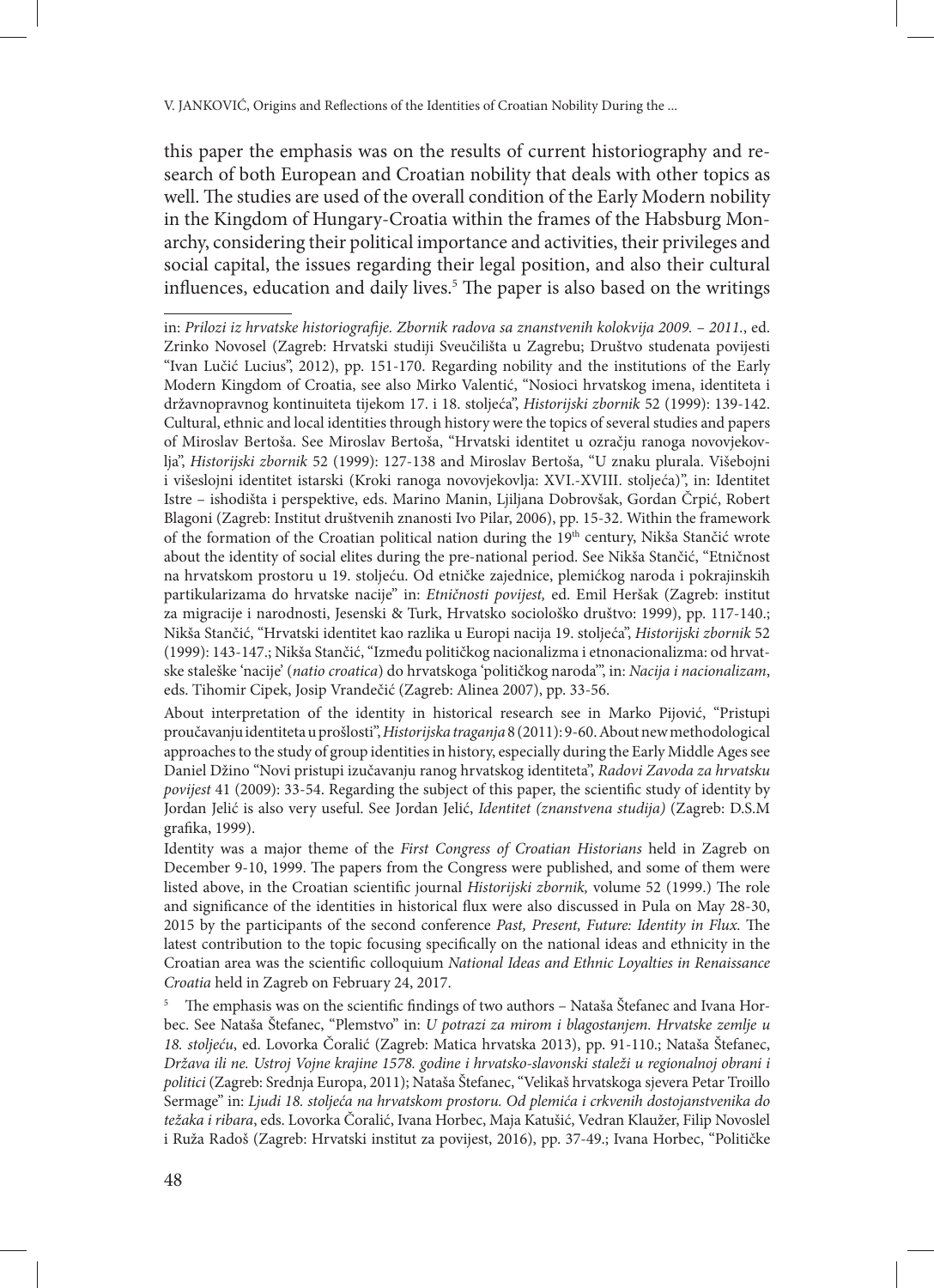and research of the nobilities in different Early Modern European states, addressing the topics such as noble privileges, political power, wealth, identities and cultural hegemony.6 The specific cases of the identities of the Croatian nobility are portrayed by using 18th century primary sources from the family archives of several noble families<sup>7</sup> and with the help of family memoirs and chronical records of the 18<sup>th</sup> century contemporaries – Baltazar Adam Krčelić and Adam Oršić.<sup>8</sup>

Further in the text, the focus will be on the political, judicial, social, and cultural privileges as the basis of the formation of the multifold Croatian nobility's identities during the Early Modern period. The second chapter will deal with mentioned privileges and the way in which they shaped different social roles and aspects of the identities of the nobility through their political prerogatives, loyalty to the ruling dynasty, civil and military services, education, social connections and landownership. The third chapter will focus on the identity of the nobility based on their cultural capital; their distinctiveness regarding others as well as affiliation to their own social group, reflected through the material markings of their status – housing, clothing and sponsorship, but also through their public behaviour, communication and their overall cultural production.

ustanove", in: *U potrazi za mirom i blagostanjem. Hrvatske zemlje u 18. stoljeću*, ed. Lovorka Čoralić (Zagreb: Matica hrvatska 2013), pp. 27-52.; Ivana Horbec, "Habsburška Monarhija", in: *U potrazi za mirom i blagostanjem. Hrvatske zemlje u 18. stoljeću*, ed. Lovorka Čoralić (Zagreb: Matica hrvatska 2013), pp. 407-437. And Ivana Horbec, "'Učiti administraciju': školovanje javnih službenika u 18. stoljeću", *Hrvatska i komparativna javna uprava* 9 (2009), no. 4: 1011- 1055.

The writings of Martyn Rady and Ivan Beuc were used to address the issues regarding the overall legal position, rights and privileges of the nobility in the Kingdom of Hungary-Croatia. See Martyn Rady, *Customary Law in Hungary. Courts, Texsts, and the Tripartitum* (Oxford, Oxford University Press, 2015) and Ivan Beuc, *Povijest institucija državne vlasti Kraljevine Hrvatske, Slavonije i Dalmacije* (Zagreb: Pravni fakultet Zagreb; Centar za stručno usavršavanje i suradnju s udruženim radom, 1985).

<sup>6</sup> See the writings of Jonathan Dewald, *The European Nobility 1400-1800* (Cambridge: Cambridge University Press, 1996); Nicolas Henshall, *The Zenith of European Monarchy and its elites. The politics of Culture 1650-1750* (Palgrave, MacMillan, 2010); Hamish. M. Scott and Christopher Storrs, "The Consolidation of Noble Power in Europe, c. 1600-1800" in: *The European Nobilities in the Seventeenth and Eighteenth Centuries, vol. I. Western Europe*, ed. H. M. Scott (London and New York, Longmann, 1995)., pp. 1-52.

<sup>7</sup> The primary sources from the Vojković-Vojkffy, the Čikulini and the Sermage noble families are kept in Croatian State Archives. See Croatia (further on: HR) – Croatian State Archives (further on: HDA) – fund 726 – Josipović-Vojković family (further on: OJV) and Croatia (further on: HR) – Croatian State Archives (further on: HDA) – fund 706 – Čikulini-Sermage family (further on: OČS).

<sup>8</sup> Baltazar Adam Krčelić, *Annuae ili Historija 1748.-1767*., transcription by Veljko Gortan (Zagreb: Jugoslavenska akademija znanosti i umjetnosti, 1952) and Adam Oršić, "Uspomene Adama grofa Oršić Slavetičkoga od godine 1725. do godine 1814.", *Rod Oršića* (Zagreb: Hrvatski izdavalačko bibliografski zavod, 1943).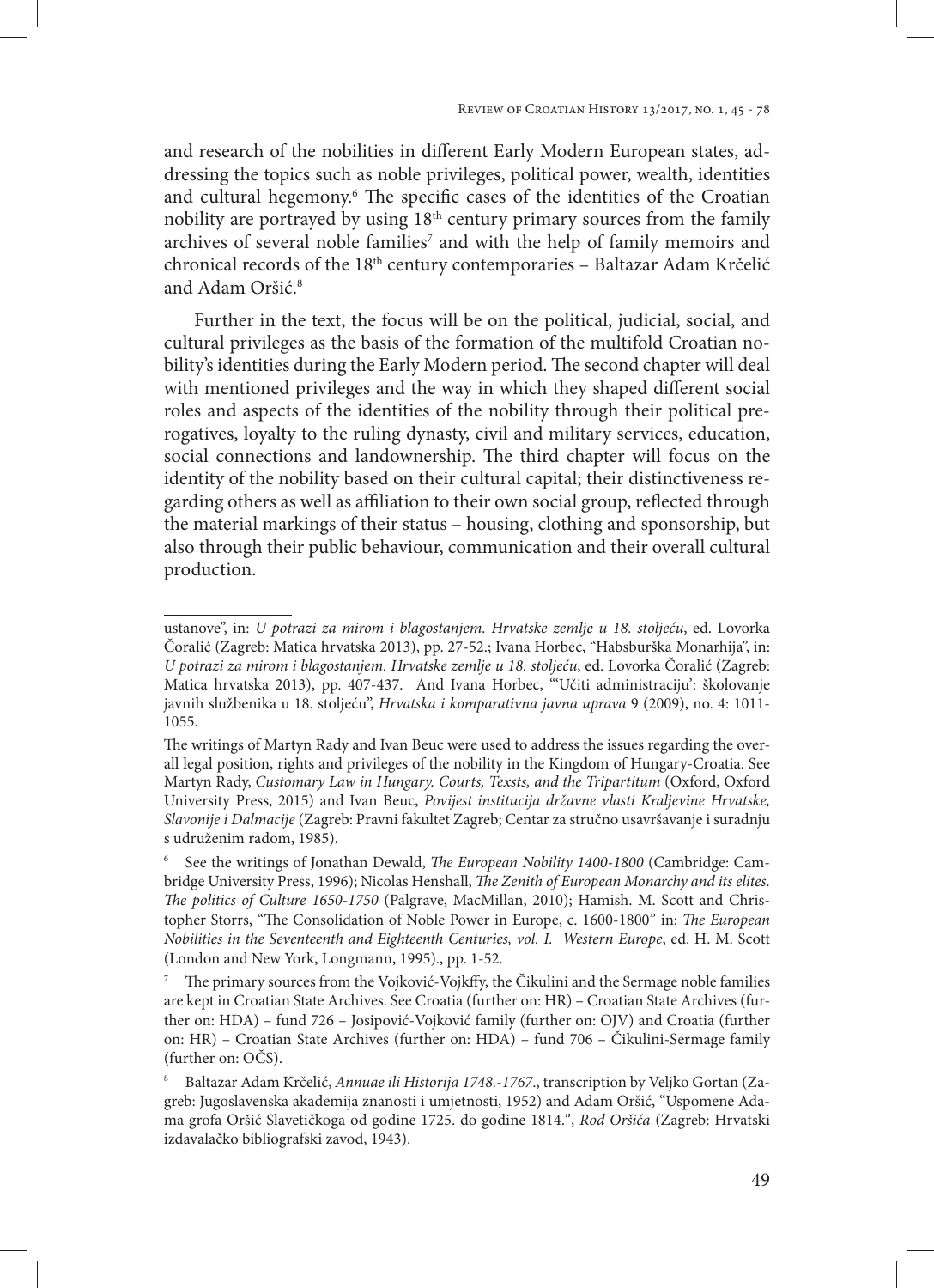#### **Privileges and identities**

"Privilege was fundamental to the nobles' existence. It rendered visible the gap between them and the rest of society and by implication it demonstrated the importance of their contribution to society."9 Although the privileges of the nobilities were specific and differ from one country to another, depending on the local political, economic and social circumstances, some of them were fundamentally in many ways characteristic to the nobility all over Europe and could be regarded as universal. Such were the privileges of active participation in representative assemblies, privileges concerning taxation, but also properties and feudal tributes, the right to bear arms and to use titles and specific sorts of clothing, and privileges concerning careers, or, more precisely, exclusive rights to hold certain political and military offices.<sup>10</sup> Precisely the privileges such as these were the bases of superior social roles and qualities, and became the points on which the nobility, regardless of the stratification within their social group, built their individual and collective identities, the identities that surpassed national and state frameworks and made them an uniform, all-European phenomenon at the top of the social ladder.

The nobility had the right to political participation, which included the right to attend the representative bodies and assemblies, to elect or be elected, and also to hold various county, state and court offices. This made them the political elite of their provinces and states. Noblemen, no matter how poor or socially uninfluential, could sit in the representative assemblies of their provinces or counties, or choose deputies as their representatives in parliamentary sessions, and in that way "exercise political power".<sup>11</sup>

In the Kingdom of Hungary-Croatia (The Lands of the Crown of St. Stephen) the noble status, the "nobility by kindred" (*nobilitas gentilicia*) was hereditary; it was granted by the monarch and passed down from father to all his descendants.<sup>12</sup> Initially the noble status was bestowed together with landed properties but later on, especially during the eighteenth century, in many cases only through grants of arms (*litterae armales*).13

In the Kingdom of Hungary-Croatia (The Realm of Saint Stephen), as Nataša Štefanec wrote, the nobility had for centuries uniformly enjoyed all of

<sup>9</sup> Dewald, *The European Nobility*, p. 28.

<sup>&</sup>lt;sup>10</sup> Compare to Dewald, *The European Nobility*, pp. 28-29, Scott and Storrs, "The Consolidation of the Noble Power", pp. 10-11. See also Henshall, *The Zenith of the European Monarchy*, p. 5.

<sup>11</sup> Dewald, *The European Nobility*, p. 29.

<sup>12</sup> Compare with Beuc, *Povijest institucija*, p. 187. In addition to the nobility acquired by kindred, Beuc also distinguishes and describes nobility by Estate (rank), nobility by office, nobility by marital status and noble status based on territorial affiliation.

<sup>13</sup> Štefanec*, Država ili ne*, p. 59. See also Josip Adamček, "Ekonomsko-društveni razvoj u Hrvatskoj i Slavoniji u 18. stoljeću", in: *Društveni razvoj u Hrvatskoj od 16. do 20. stoljeća*, ed. Mirjana Gross (Zagreb: SNL, 1981.), pp. 60-61.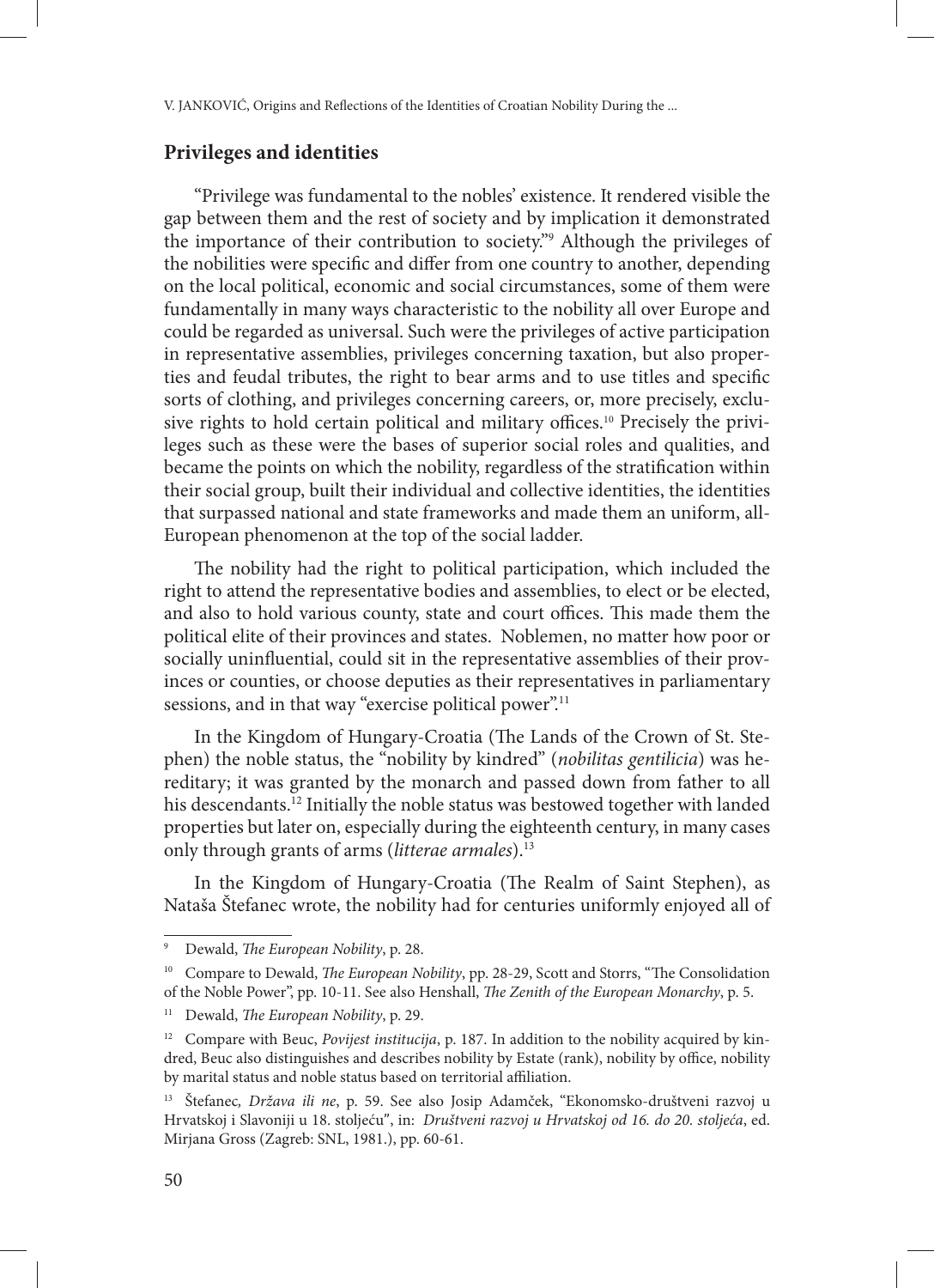their rights and privileges and was unified, without a clear stratification within the noble estate.14 This was the advantage the nobility held in their dealings with the Habsburg kings because the monarchy was in principle elective, and therefore the kings had to be more compliant in their political dealings with the Hungarian and Croatian nobility, especially regarding their extensive privileges.<sup>15</sup>

However, there were differences within the nobility itself regarding privileges, including those of the political nature. The differences between the magnate (aristocratic) families – the higher nobility - and the rest of the noble community stemmed from the extended political, social and economic privileges which the former enjoyed.16

The members of magnate families bearing the titles of barons and counts, preceded by prelates and followed by the representatives of the lower county nobility together with the representatives of the free royal cities, constituted, as the *status and ordines* (Estates and Orders) of the Croatian Diet, the political elite of the Kingdom of Croatia. Those nobles who, as members of the Estates and Orders and therefore of the political and ruling elite, attended parliamentary sessions, also possessed certain prerogatives which were the result of their exclusive political positon, different from that of the majority of Croatian nobility.<sup>17</sup>

Even though the Croatian nobility possessed a very modest political influence regarding the Habsburg Monarchy during the  $18<sup>th</sup>$  century, it played an important political and social role within the Kingdom of Croatia and Slavonia by providing the frame for the political and administrative activities, especially the lower nobility in the county assemblies. The power of the Croatian Diet and the county assemblies was significantly reduced during the second half of the 18<sup>th</sup> century due to the political, administrative and financial reforms of the Empress Maria Theresia and especially of Joseph II.

The eighteenth century, especially its second half, was the time of internal transformations and further stratification of the nobility in the Kingdom of Croatia and Slavonia. This stratification was to a lesser extent the result of the advancement of members of already noble families to a higher rank, but mainly of the trend of promoting the so-called "new nobility". This "mobility" between social classes had manifested itself by the growing numbers of the lower nobility, especially of the so-called *armalists*. The members of this stratum of the nobility

<sup>14</sup> Štefanec, "Plemstvo", 92.

<sup>15</sup> Štefanec, *Država ili ne*, p. 61.

<sup>&</sup>lt;sup>16</sup> The members of the Croatian aristocratic families were wealthier; they have had larger estates and had the right to sit in the upper house of the Hungarian Parliament. They also had the exclusive right to occupy leading political positions such as the position of king's advisor or the position of Croatian ban. See Štefanec, *Država ili ne*, p. 61. and Štefanec, "Plemstvo", p. 92.

<sup>17</sup> Beuc, *Povijest institucija*, p. 186.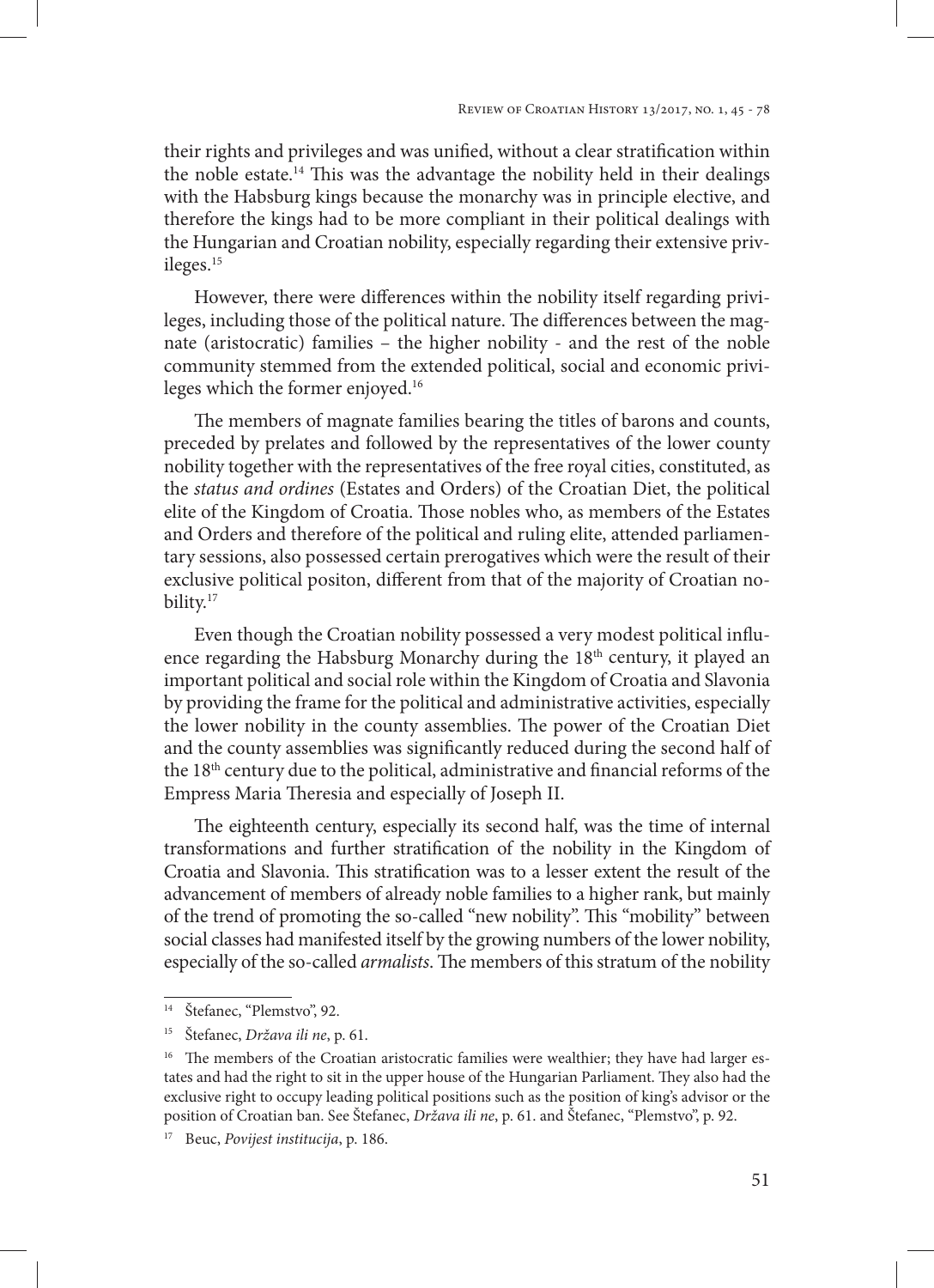acquired their position without the donation of the landed estate, through the grants of arms (*litterae armales*) issued by the monarch for faithfully performing military service or as a reward for meritorious state and administrative service.18 Some of the *armalists* had simply bought their grants of arms. These were often rich former citizens, entrepreneurs or traders, or even rich peasants whose newly acquired position in society was confirmed by the ennoblement.19 For the ruler, the issuing of these grants of arms was both financially and politically lucrative, because this practise poured funds into the royal treasury and, on the other hand, ensured the loyalty of this new nobility to the crown and to the ruling dynasty.20

The second category of privileges that enabled the nobility's distinguished position within the early modern society was judicial. This category could, just as the political privileges, significantly vary among different European states, but it generally formed yet another framework that shaped the distinctive and privileged position of the nobility regarding the rest of the society.<sup>21</sup>

The Croatian nobility had the right to unrestricted personal freedom and judicial autonomy. The judicial privileges also included the right of a nobleman to an undisturbed private property. The king could not imprison a nobleman without the verdict of a competent court, except in special cases such as high treason or, for example, if a nobleman was caught committing a crime. The nobility was, by the virtue of their privilege, subject only to the legally crowned king and, up until the second half of the  $17<sup>th</sup>$  century, members of the Hungarian and Croatian noble community had the legal prerogative to offer armed resistance (*ius resistendi*) to the king in case of violation of their privileges.<sup>22</sup>

Other than these personal legal privileges, the nobility itself played an important and continuous role in administering justice.<sup>23</sup> In Croatia, noblemen could be elected by the county assemblies to perform the duties of county or district judges, as well as to serve as assessors at the Court of the Croatian ban (*Tabula Banalis Regnorum Dalmatiae, Croatiae et Slavoniae*).24 Additionally, noblemen who owned a landed possession had the right to judge and administer

<sup>18</sup> Beuc, *Povijest institucija*, p. 188. Besides the *armalists,* the majority of the Croatian lower nobility consisted of jednoselci (Lat. *nobilis unius sessionis*). Those were the noblemen who possessed only one serf settlement, or even those without any kind of estate or serfs, who possessed only their personal freedom or lived in special privileged noble districts.

<sup>19</sup> Adamček, "Ekonomsko-društveni razvoj", pp. 60-61.

<sup>20</sup> Dewald, *The European Nobilitiy*, pp. 26; Štefanec, "Plemstvo", p. 92.

<sup>&</sup>lt;sup>21</sup> Scott and Storrs, "The Consolidation of the Noble Power", p. 11

<sup>22</sup> See Beuc, *Povijest institucija*, pp. 186-187. The privilege of *ius resistendi* stated in article 31 derived from the royal charter called *The Golden Bull of Andrew II of Hungary*, issued in 1222.

<sup>&</sup>lt;sup>23</sup> Scott and Storrs, "The Consolidation of the Noble Power", p. 11

<sup>24</sup> Beuc, *Povijest institucija*, p. 186. *Tabula Banalis Regnorum Dalmatiae, Croatiae et Slavoniae* was the name of the Court of Croatian ban since 1723, when through reform of the judicial system it became a permanent judicial institution.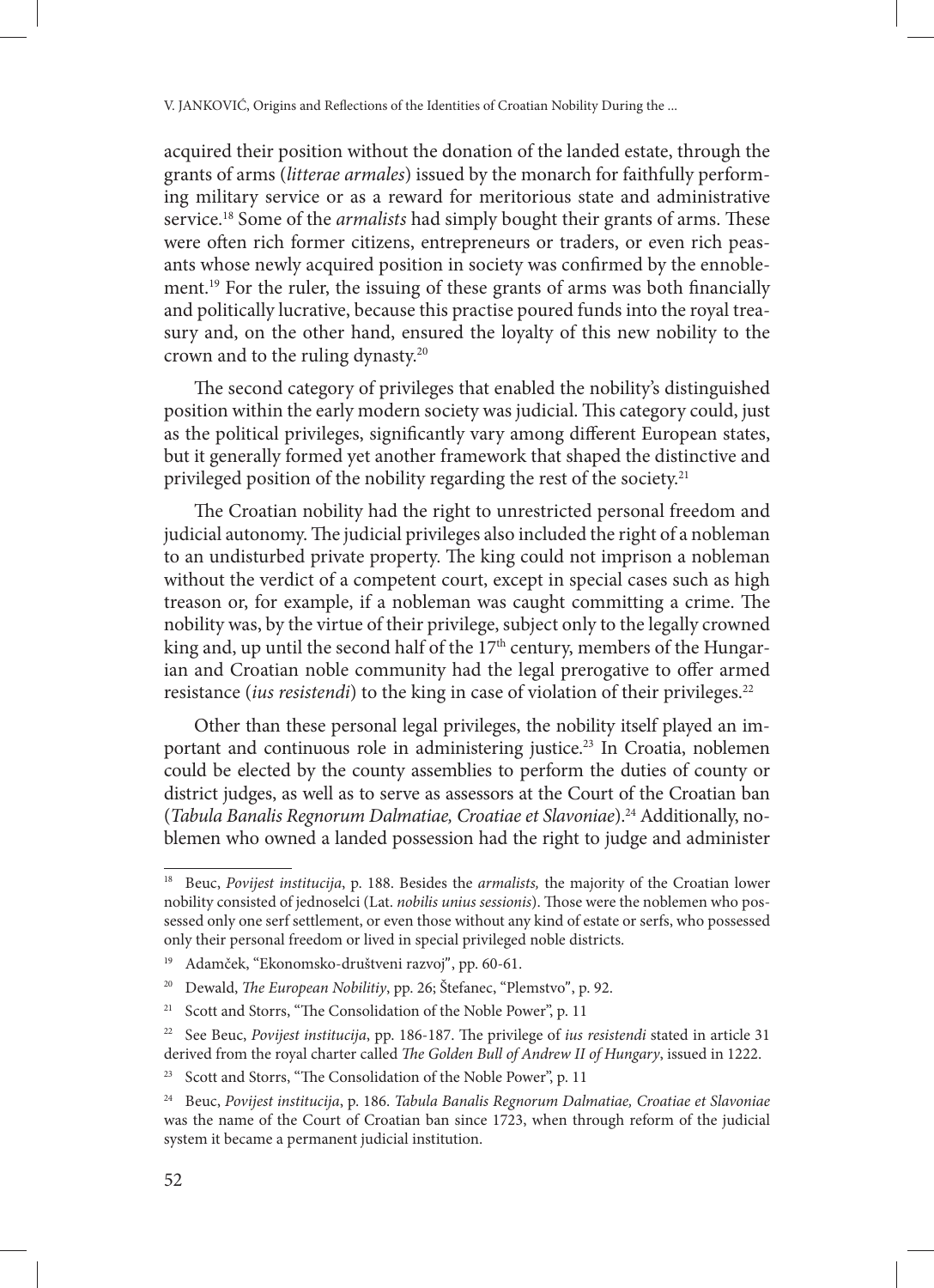justice as landlords (*dominus terrestris*) to their serfs and tenants settled on their landed estates.25

The third group of noble privileges was socio-economical. In Hungary and Croatia, royal and country taxes were collected from serfs and tenants settled on noblemen's estates. The *allodia* were not burdened by taxes or any kinds of levies, except the obligation of the noble levy (*insurrectio*).26 The main obligation of a nobleman, owed in exchange for his privileged status, was his personal military participation in the defence of the Kingdom, the obligation to raise his personal noble corps or to equip, maintain or finance a certain number of horsemen and soldiers, depending on the size and value of his landed properties.<sup>27</sup>

The noble privileges included the right to freely dispose with all produce grown on their estates. The economic privileges also included the exemption from customs on all yields produced on the noble *allodium*, provided that the noblemen themselves were not engaged in trade. It also included the exemption from paying tolls on bridges and roads.<sup>28</sup> Nobles who owned landed properties as landlords and seigneurs were also entitled to a number of various feudal tributes, such as revenues (tenants' and serfs' rents) both in money and in goods, as well as a certain number of workdays (labour service) by their tenants and serfs.29

The privileges included the seigneurial income and a monopoly on the natural resources of a nobleman's estates, such as revenues from mines, for example, or a monopoly on the local fishing and hunting rights.<sup>30</sup>

The identities of the European nobility, their distinguished and prominent position in the society, their political power and social status acquired through privileges and aimed both toward their own peers and toward other social groups, had to be visibly presented and publicly displayed. Thus the privileges of self-presentation had a very important social role in the visual identification of a family's or an individual's noble status. These social privileges included the rights to own, use and display the family's coat of arms and also for every nobleman to bear arms in civilian life. They also included a privileged position in public appearance during religious processions or secular ceremonies. Nobility had the exclusive right to high noble titles and the privilege to be addressed accordingly.31 These privileges of representation included also the right to wear

<sup>25</sup> Beuc, *Povijest institucija*, p. 187.

<sup>26</sup> Compare to Štefanec, *Država ili ne*, p. 59 and Beuc, *Povijest institucija*, pp.186-187.

<sup>27</sup> See Štefanec, *Država ili ne*, p. 60; Beuc, *Povijest institucija*, p. 169.

<sup>28</sup> Beuc, *Povijest institucija*, pp. 186-187.

<sup>&</sup>lt;sup>29</sup> Beuc, *Povijest institucija*, pp.189-190; Scott and Storrs, "The Consolidation of the Noble Power", p. 13.

<sup>&</sup>lt;sup>30</sup> Scott and Storrs, "The Consolidation of the Noble Power", p. 13.

<sup>&</sup>lt;sup>31</sup> Štefanec, *Država ili ne*, pp. 58; Scott and Storrs, "The Consolidation of the Noble Power", pp. 12-13.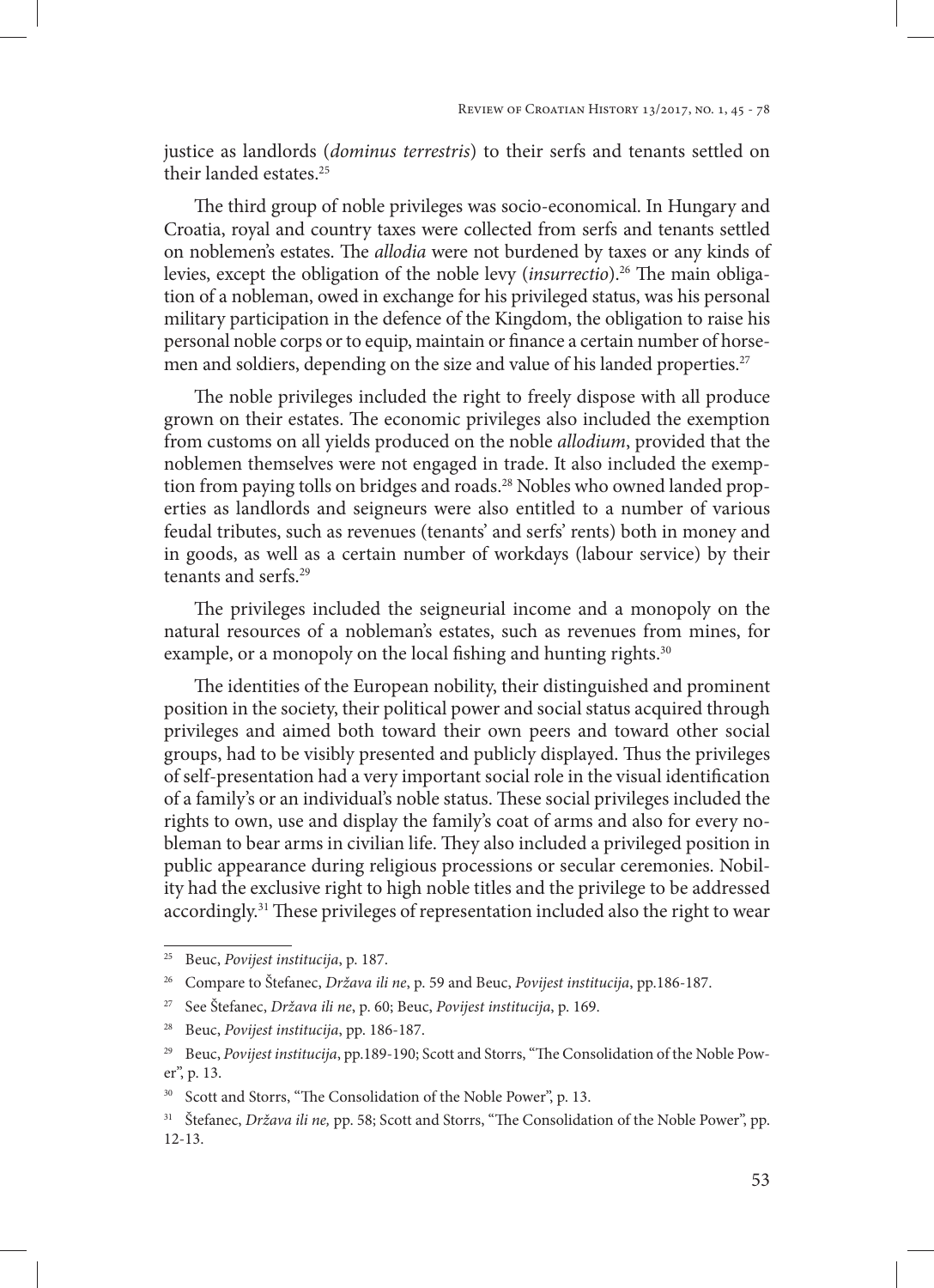special kinds and colours of clothes made of refined and expensive materials, and were even enforced through sumptuary legislation.<sup>32</sup> The social privileges were also visible in the exclusive prerogatives of the nobility to hold state offices and public and military functions.

In the very core of the multifold identities of the nobility from the earliest periods of its formation laid landed property, personal relation, and service, especially military, to the ruler. The noble families since late 13<sup>th</sup> and through 14<sup>th</sup> centuries affiliated their nobility and family name not only to their ancestry and kindred (*genus*) they originated from and belonged to, but also to their family's lands, awarded by the ruler for faithful service and future loyalty.<sup>33</sup> Thus the landownership over the estate as marking of the personal bond between the ruler and the nobleman,<sup>34</sup> military heritage as well as loyal service to the monarch in the government bodies remained also one of the most distinguished identity marks of the noble status through later centuries.

One of multiple identities of noblemen in the  $18<sup>th</sup>$  century, of those who owned estates, was the identity of the landlords with vast economic and legal prerogatives over their lands, tenants and surfs; even though the bond was not exclusive, especially due to the increase of the number of the new, landless nobility. Although during the course of the 17<sup>th</sup> and 18<sup>th</sup> centuries, as will be mentioned later in the paper, major changes occurred regarding the military role of the nobility in the Early Modern European monarchies, military identity of the nobility as warriors, continued to manifest itself on the battlefields all across the Europe as well as through military offices noblemen held. This identity was also visible in noblemen's education, training, behaviour and representation. Glory and bravery of the ancestors in the military service of the kings and dynasties were the virtues that gave legitimacy to the distinguished status of their progeny as well.

<sup>&</sup>lt;sup>32</sup> Such were, for example, the sumptuary regulations issued in 1695 by a committee of the Croatian Diet in order to prevent the wearing of lavish clothes by the commoners and people of lower social ranks and a subsequent increase of the prices of the commodities. See Emilij Laszowski, "Odredbe za hrvatsku s pogledom na odijevanje", in: *Stari i novi Zagreb*, ed. Emilij Laszowski, reprint (Zagreb: Školska knjiga, 1994), pp. 232-233. About sumptuary legislation see also Scott and Storrs, "The Consolidation of the Noble Power", p. 12 and Dewald, *The European Nobility*, p. 28.

<sup>33</sup> In his book about customary law in Hungary on the basis of Werbőczy's *Tripartitum*, Martyn Rady argues that the shift of the defining characteristic of the nobility from their descent to the possession of landed estates, which occurred at the turn of the  $14<sup>th</sup>$  century and caused the usage of the family property's toponym as their family name, changed the legal entitlement of nobles who started to refer to themselves as *possessionati* to the disadvantage of those without any landed estates, whom they called *ignobiles* and *rustici.* This process rendered clear the gap between the nobles and all others. Rady, *Customary Law in Hungary*, p. 71.

<sup>34</sup> About landownership and personal bond of the nobleman towards the king see Rady, *Customary Law in Hungary*, pp. 67-73.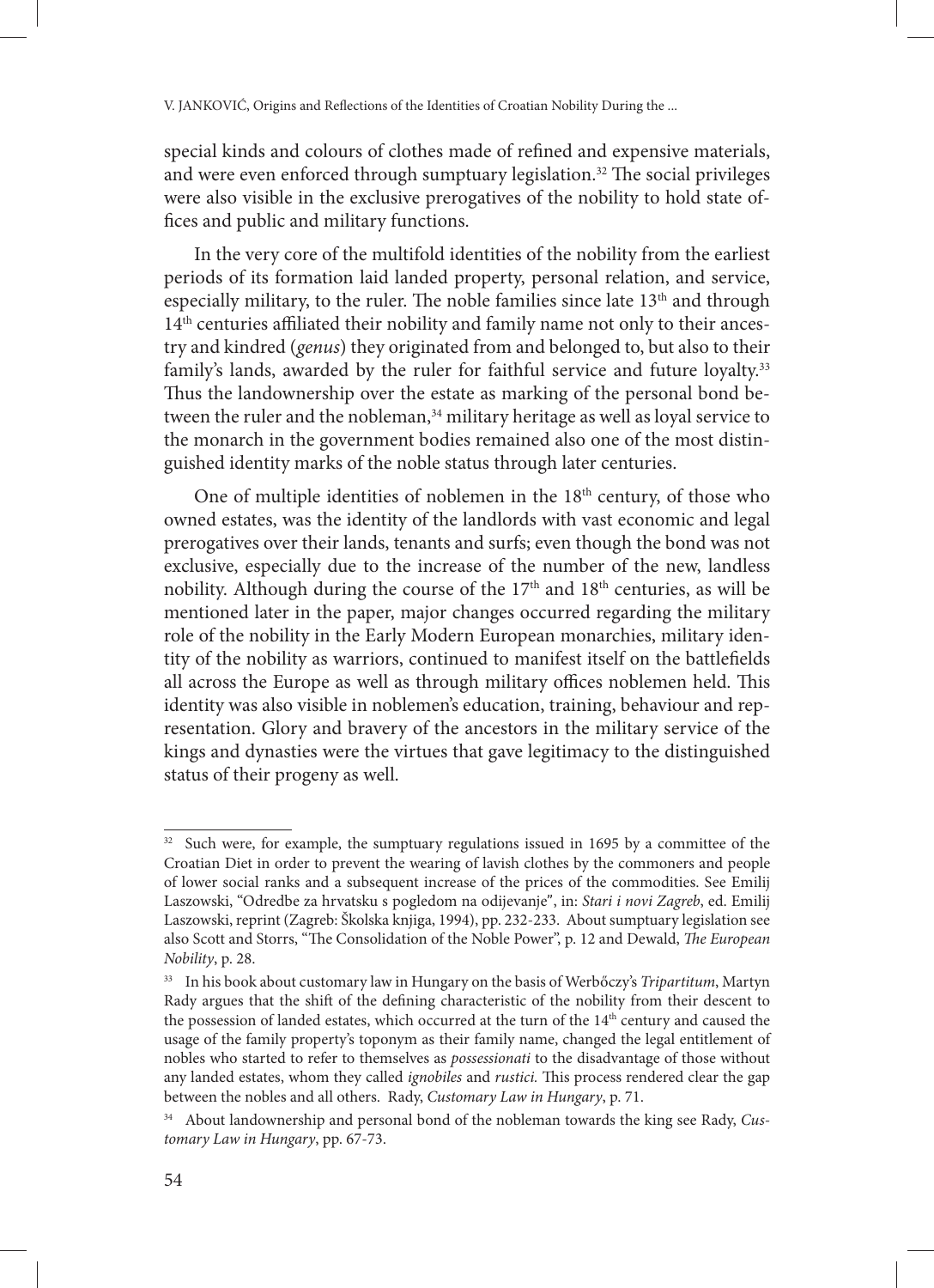Review of Croatian History 13/2017, no. 1, 45 - 78

Noblemen were also identified as political factors of their localities and states. Only those within the noble status were *populous,* political nation, and had the right to exercise off the political rights. This alongside the landed property shaped their sense of affiliation to their localities, thus shaping their local identities. This sense of affiliation would in many cases surpass its boundaries making the noblemen in their roles as state, court or military officials with the sense of personal connection to the monarch, cosmopolitan members of the community of their peers all over Early Modern Europe. At the same time noblemen and noblewomen of the 18<sup>th</sup> century were also defined and valuated through their family name, descendance and the antiquity of their kindred carefully noted in the genealogies and family trees, as well as through their families respectability, wealth, merits and significance. They could be well educated individuals with modern skills and refined taste in visual representation of their own status, but also the members of the lesser country nobility content only with their noble social position and modest ordinary lifestyles. As patrons and active participants in production and consummation of cultural contents they could also be clients in the service of those wealthier and more prestigious, in the 18<sup>th</sup> century society deeply intertwined with personal social ties and marital strategies.

### **Services, education and landownership – displaying of the identities**

The reform interventions of the Habsburg monarchs in the political, social and economic spheres of the Monarchy had, as well as the contemporary European trends in politics, warfare, society, economy and culture, also affected and modified some aspects of the life of the nobility in the Civil Croatia during the18<sup>th</sup> century.

Higher government and administrative offices within the Habsburg Monarchy and even within the Kingdom of Hungary-Croatia were as late as the 18<sup>th</sup> century still rather difficult to reach for the Croatian nobility. This situation was partially the result of the processes that affected the Croatian lands during the 16<sup>th</sup> century, when wars with the Ottomans irreversibly changed the fate of many Croatian noble families and the defence of the Kingdoms of Croatia and Slavonia exhausted the remaining noble families to the outmost degree. All of this drastically reduced the possibilities for stronger social promotion of the Croatian and Slavonian nobility at the time when Austrian, Bohemian and Hungarian nobles ascended the political and social scene of the Monarchy and of the Imperial Court. This also diminished their possibilities of maintaining a strong political influence within the borders of the Kingdom of Hungary-Croatia or at the Royal Court.<sup>35</sup> Only a few of the wealthiest Croatian and Slavonian noblemen mainly the members of Croatian magnate families,

<sup>35</sup> Štefanec, *Država ili ne*, pp. 67- 77, 87-88.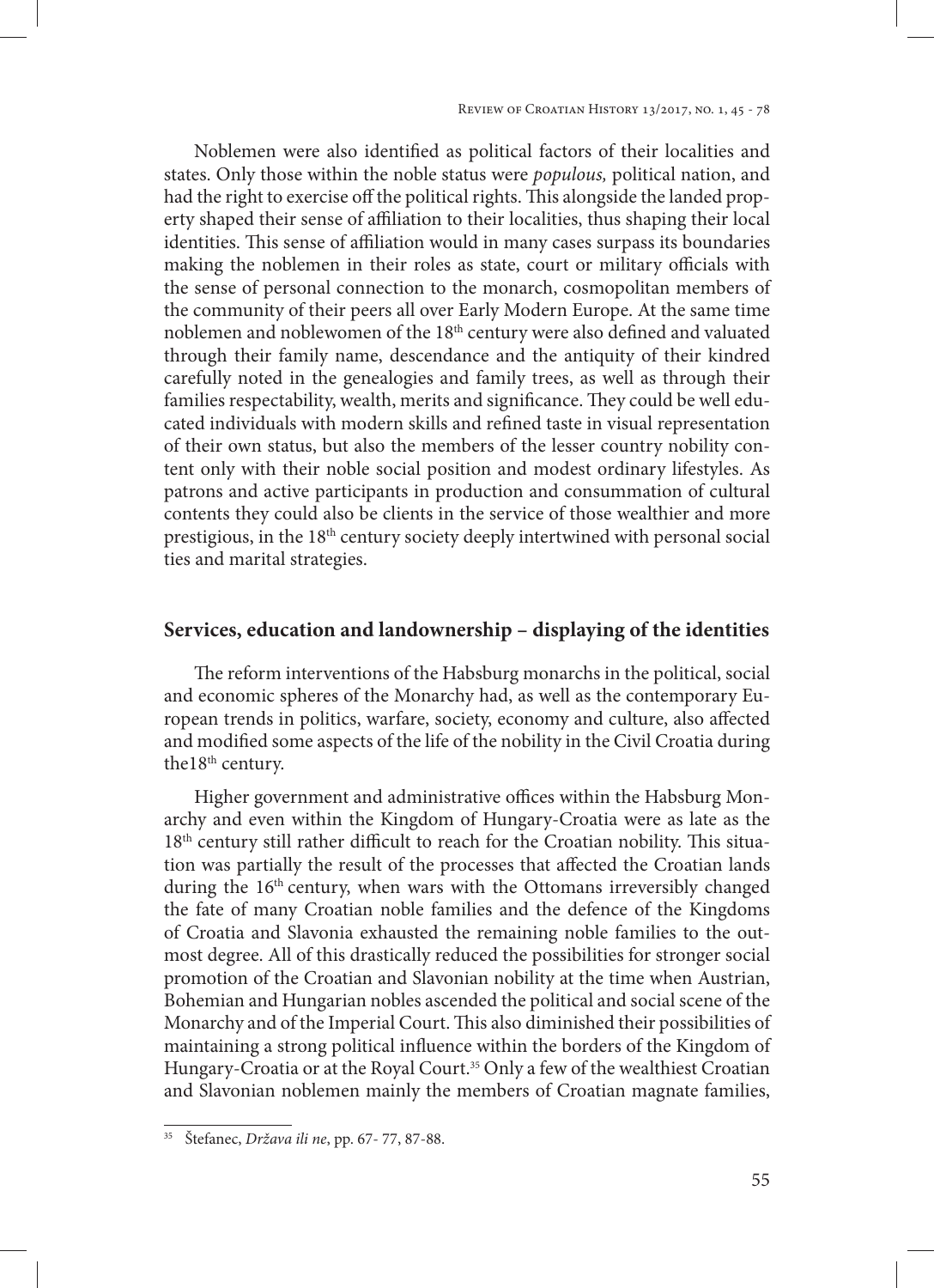could afford the occasional trips to Vienna or Pressburg, which were then the centres of political and social power and offered the possibilities for further social and political ascendance and abundant opportunities for self-promotion.36 The authority of the institutions of the Kingdom of Croatia and Slavonia, such as the Croatian Diet, and of the Croatian counties and county assemblies, were significant only in the local political decision-making and were not sufficiently influential to affect the policy of the Royal Court.

The position of the Croatian nobility changed with their adaptation to the new political, social and economic circumstances of the 18<sup>th</sup> century. Numerous reforms, better education of the Croatian nobility and the growing number of state offices enabled the increase their presence in the higher state offices, and executive government and public services. Some of the members of Croatian noble families became leading military elite and some also redefined their position as the landowning elite engaged in profitable trade and commercial businesses on their estates.

During the 18<sup>th</sup> century the administrative centres of the Monarchy with their general social and cultural climate and the possibilities of obtaining various offices, also ceremonial titles and military orders given by the monarch – even if they were just merely symbolic, attracted members of the noble families.<sup>37</sup> Titles such as courtier or the king's advisor were almost common, and numerous influential Croatian noblemen, both higher and lesser, bore it, although it often did not result in any material gains nor permanent participation in the Court or State policy.38Appointments to State or Court offices, if only of a symbolic nature, formed an integral part of the identities of certain noble families, affected their social position in their localities and assured their loyalty by committing and binding them to the House of Habsburg.

These appointments also emphasized the traditional understanding of the nobleman's service towards the king as a personal bond and relationship between him and his sovereign; this was a specific feature of his privileged position inherited from his ancestors. Ivana Horbec argues that during the Early Modern period the personal character of the ruler's authority gradually changed and the state emerged as the leading concept with the monarch as the embodiment of the state sovereignty and power in his dealings with the particular interests of the Estates.<sup>39</sup> But the practice and the sense of personal loyalty and service could still be seen in applications and letters addressed to the sovereigns themselves, sent by the members of Croatian noble families during the 18<sup>th</sup> century asking for favours, protection or offices in return for their

<sup>36</sup> Štefanec, *Država ili ne,* p. 91.

<sup>37</sup> Compare to Horbec, "Habsburška Monarhija", pp. 428-429.

<sup>&</sup>lt;sup>38</sup> Štefanec, *Država ili ne*, pp. 91-92. The author refers to the 16<sup>th</sup> century, and points to the conclusions of Nada Klaić in,"'Ostaci ostataka' Hrvatske i Slavonije u XVI. st. – od mohačke bitke do seljačke bune 1573.", *Arhivski vijesnik* 16 (1973.): pp. 253-325.

<sup>&</sup>lt;sup>39</sup> Compare to Horbec, "Političke ustanove", p 49.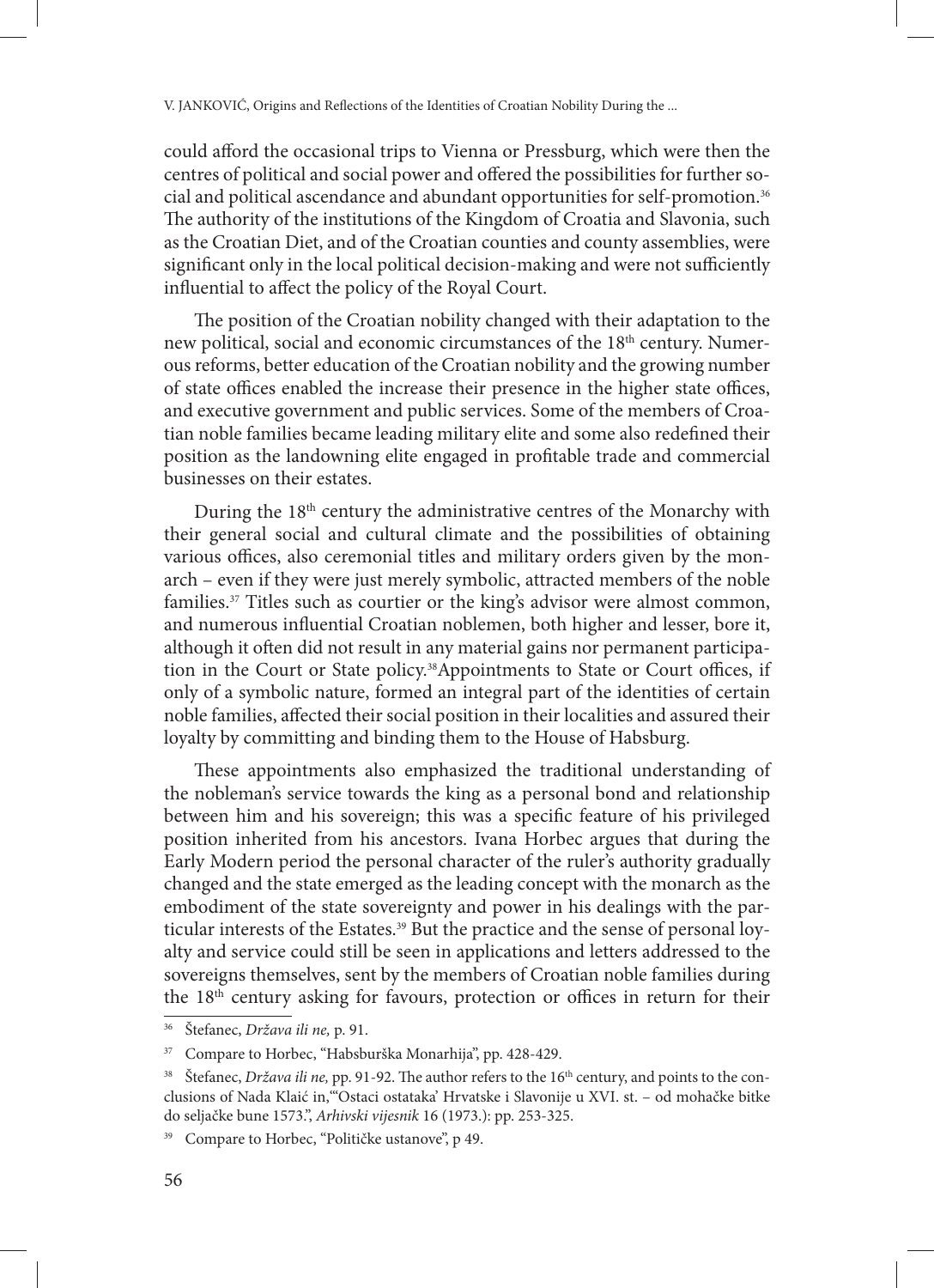loyalty. In August 1748 nobleman from the County of Zagreb named Kristofor Vojković (later in documents mostly Vojkffy) addressed his application for the office of the assessor of the Judicial Table of the Kingdom of Croatia and Slavonia (*Tabula Judiciaria*), which was then vacant, directly to the queen Maria Theresia ("Sacratissima Caesarea Regia Majestas Domina Domina naturaliter Clementissima"). Vojković began his application by recounting the famous history of his family during the anti-Ottoman wars in the 17<sup>th</sup> and 18<sup>th</sup> centuries in the service of the Empress's forbears as rulers of the Kingdom of Hungary-Croatia. Vojković described in detail the military merits of his predecessors accomplished in the service of the House of Habsburg. At the end of the application, Vojković recounted his own military service as captain in the Banal Military Frontier during the recent war against Ottomans. Together with his brother Sigismund he also served as captain in the "national militia of Her Sacred Majesty's Kingdom of Croatia" on battlefields across Bohemia and Silesia during the War of the Austrian Succession where, in order to display their devotion and highest service to Her Sacred Majesty, the two brothers did not hesitate to lay down their lives or spill their blood. He then entreated the Queen, whom he addressed as "Domina Domina mea clementissima", to assign him to the requested office on account of the military merits of his family listed above  $40$ 

The reforms that affected the institutions and the administrative apparatus within the Habsburg Monarchy and all across the Europe during the  $17<sup>th</sup>$  and especially during the 18<sup>th</sup> century demanded a new type and a larger number of civil servants that possessed specific professional skills in public administration.41 This caused a new approach to education and specialization of knowledge and also the development of new educational institutions.42 University education was no longer considered a mark of the common people and of the "new" nobility, unlike during the earlier period.43 Universities across

<sup>40</sup> HR-HDA-726-OJV, box 64, mark 1748. Vojković *(…) quivis sua nobilitaris compania pro homagiali devotione et pro altissimo Mattis Vra Sta servitio promovendo vitam et sanguinem offerre non dubitavimus.* 

<sup>41</sup> See for example Dewald, *The European Nobility*, pp. 36-40, 143-147; Henshall, *The Zenith of European Monarchy*, p. 23; Scott and Storrs, "The Consolidation of the Noble Power", pp. 35, 40.

 $42$  The Austrian, Hungarian and Croatian nobility during the  $18<sup>th</sup>$  century could gain education, not only at universities across the Habsburg Monarchy but also at the newly established academies and high-educational professional institutions which provided practical education in numerous specific fields. Such was, for example, the noble academy *Theresianum* (*Collegium Nobilium Theresianum Societatis Jesu*) in Vienna, which provided education in practical skills such as modern languages, mathematics and physics for military and civilian purposes, techniques of military and civilian construction, economy, history, geography, law, modern philosophy and traditional noble skills such as horseback riding and dancing. In 1769 the *Political-cameral study centre* (*Studium politico-camerale*) was founded in Varaždin in Croatia to provide education in state administration and politics, trade and finances. See Horbec, "Habsburška Monarhija" pp. 431-434 and Horbec, "Učiti administraciju": 1012-1014, 1024-1028.

<sup>43</sup> Štefanec, *Država ili ne*, p. 89; Dewald, *The European Nobility*, pp. 36-40, 143-145.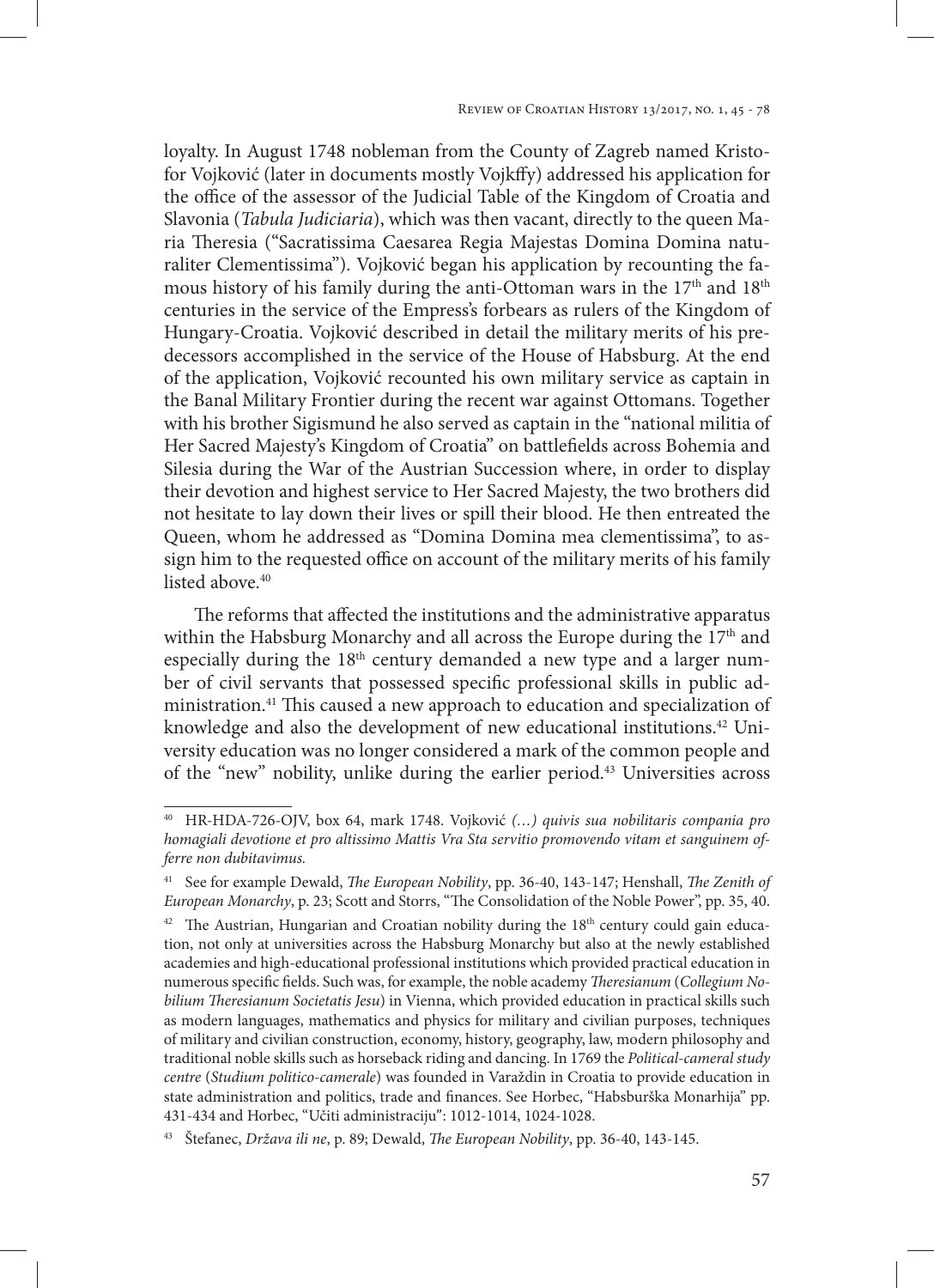Europe increasingly accepted young noblemen whose families recognized the new trend in education, whose purpose was to provide better opportunities for their offspring in attaining state, court or military offices. The focus of these educational modernization was to enable professional training and to focus on specific administrative or military skills.<sup>44</sup> Thus the Croatian nobility also got actively involved in the processes which were already well established in other European countries.<sup>45</sup> In the second half of the 18<sup>th</sup> century, sons of both higher an lower noble families attended universities and attained specialization at high educational institutions and academies throughout the Monarchy, and become educated experts who would gain commissions in military and public state offices in the growing number of government institutions in the Kingdom of Hungary-Croatia. Education in law had become particularly attractive.<sup>46</sup>

Baltazar Adam Krčelić, an 18<sup>th</sup> century Croatian historian, theologian and jurist close to the court circles of Queen Maria Theresia and appointed by her an assessor at the Judicial Table of Kingdom of Croatia and Slavonia,<sup>47</sup> realized an increasing importance of good education, especially in law and administration. So he procured the juridical education for his two young protégés of lesser noble descend, brothers Nikola and Petar Škrlec, thus enabling them successful careers in civil service and for Nikola especially, prominent position in Court and Hungary-Croatian political circles of the second half of the 18<sup>th</sup> century.<sup>48</sup>

The Grand Tour was a very important part of the high education of nobles, especially in the Early Modern European society, $49$  in which many of the

<sup>44</sup> See for example Dewald, *The European Nobility*, pp. 144, 151-154 and Henshall, *The Zenith of European Monarchy*, 64.

<sup>45</sup> See Horbec, "Habsburška Monarhija" pp. 431-433 and Horbec, "Učiti administraciju", pp. 1016-1019,1038-1039.

<sup>46</sup> Horbec, "Habsburška Monarhija", p. 433; Horbec, "Učiti administraciju", pp. 1038-1039. Teodora Shek Brnardić, "Intelektualni razvoj" in: *U potrazi za mirom i blagostanjem: Hrvatske zemlje u 18. stoljeću*, ed. Lovorka Čoralić (Zagreb: Matica hrvatska, 2013), 199.

<sup>47</sup> "Baltazar Adam Krčelić", *Hrvatski biografski leksikon (on-line)*, Leksikografski zavod "Miroslav Krleža", accesed on March 5, 2017.http://hbl.lzmk.hr/clanak.aspx?id=10963 .

<sup>&</sup>lt;sup>48</sup> Petar Škrlec was appointed prothonotary of the Kingdom of Croatia and adviser to the Queen. He had also served as an assessor of the Banal Court and territorial mayor (lat. *comes terrestris*) of the Noble District of Turopolje. See in Krčelić, *Annuae*, pp. 444-445; Horbec, "Učiti administraciju", pp. 1039, 1045.

Ni kola was a notary and later became an assessor of the Judicial Table of the Kingdom of Croatia and Slavonia. He was also the treasurer and later the Prothonotary of the Kingdom of Croatia. From 1767 on, he was a member of the Croatian Royal Council, where he was in charge of the administrative, economic and educational reforms. He was the advisor for the affairs of the Kingdom of Croatia and Slavonia to the Hungarian Regency Council and served as the chair of the Department of Schools and Studies of the said Kingdom. Until the end of his life he was mayor of the County of Zagreb. See in Nikola Škrlec Lomnički", *Hrvatska enciklopedija (on-line)*, Leksikografski zavod "Miroslav Krleža", accesed on March 5, 2017, http://www.enciklopedija.hr/Natuknica.aspx?ID=59708. See also Horbec, "Učiti administraciju", p. 1045.

<sup>49</sup> See Henshall, *The Zenith of European Monarchy*, p. 45; Štefanec, *Država ili ne*, p. 89.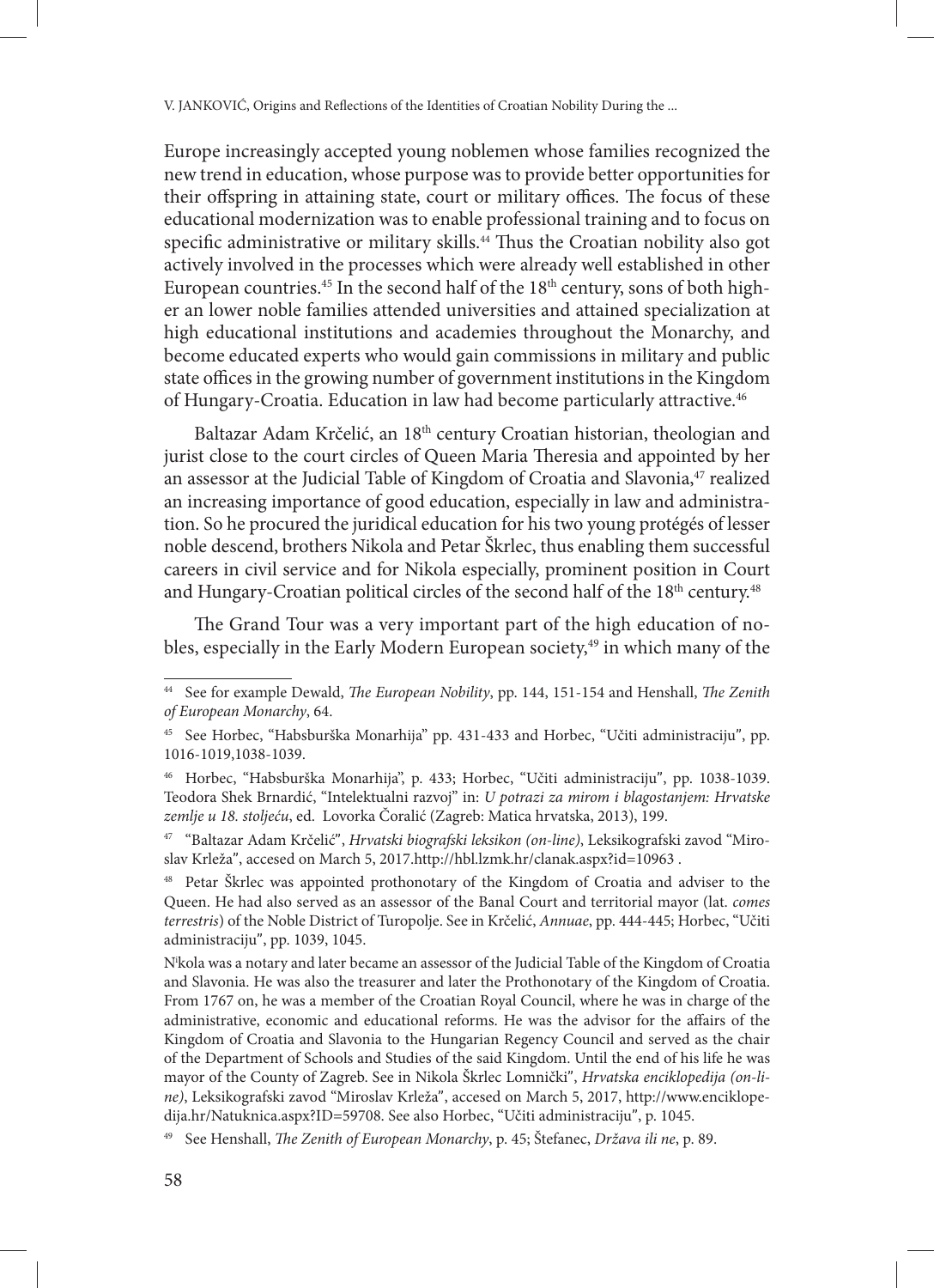social relations rested on a carefully constructed network of clients and patrons. Amongst other issues the student's travels enabled the expansion of the circle of acquaintances and the establishing of useful personal contacts. A very good example of the usefulness of a student's travels comes from the accounts of the life and education of Count Aleksandar Patačić, prominent member of the Croatian noble society during the first half of the 18<sup>th</sup> century who held a number of high offices in the Kingdom of Hungary-Croatia and at the Royal Court.<sup>50</sup> From his journal and a family history he wrote,<sup>51</sup> we learn about his travels through the Austrian Netherlands and the Republic of the United Netherlands, and also about his trips to London and Paris. During Patačić's law studies in Louvain he established social connections and acquaintances with sons of prominent Austrian and German families. During his journey to England (London) he dined with the Duke of Kent, the Supreme Court prefect, and at Hampton Court he and his travel companions, were presented to the Crown Prince. During his stay in Paris, Patačić established friendships with several members of prominent European noble families and attended the Court of King Louis XV. Upon his return to Strasbourg he met his future wife Maria Katarina Freinfelst, whom he married a year later. His wife's sister was married to a secret advisor of the Prince Elector of the Palatinate, at whose court Patačić was also presented.52

As shown above the clientele and social patronage were also very important and universal phenomenon of the Early Modern social discourse amongst all European nobilities. As desirable, "natural and appropriate"<sup>53</sup> means of vertical mobility, these networks of social and family connections and ties were the bases of social relations and visible in every aspect of the Early Modern noble societies especially in politics, in obtaining offices and prestige of both the individuals and their families.

With the help of his own respectable background (his father was a baron and counsellor to the Hungarian Royal Chancellery and his brother the archbishop of Kalocsa), his good education, his acquaintances with members of influential and prominent European families and his own family connections, Patačić was truly an example of how a nobleman could successfully put his studies to good use and create useful social networks which undoubtedly

<sup>50</sup> "Patačić, Aleksandar Antun Marija ", *Hrvatska enciklopedija (on-line)*, Leksikografski zavod "Miroslav Krleža", accesed March 5, 2017 http://www.enciklopedija.hr/natuknica. aspx?id=46961. About Aleksandar Patačić and the Patačić family, see also: Tomo Matić, "Rukopisi Aleksandra Patačića", *Rad Jugoslavenske akademije znanosti i umjetnosti*, vol. 8 (1955): 105-133; Josip Matasović, "Prilog genealogiji Patačića", *Narodna starina*, vol. 9 (1930), no. 24: 409-448.

<sup>51</sup> The journal is titled *Diarium particulare actorum et vitae memorabilium baronis Alexandri Patachich* and a family history *Status familiae Patachich*. For details on these two manuscripts of Count Patačić, see Matić, "Rukopisi Aleksandra Patačića": 106-109.

<sup>52</sup> Matić, "Rukopisi Aleksandra Patačića": 106-120.

<sup>53</sup> Henshall, *The Zenith of European Monarchy*, p. 22.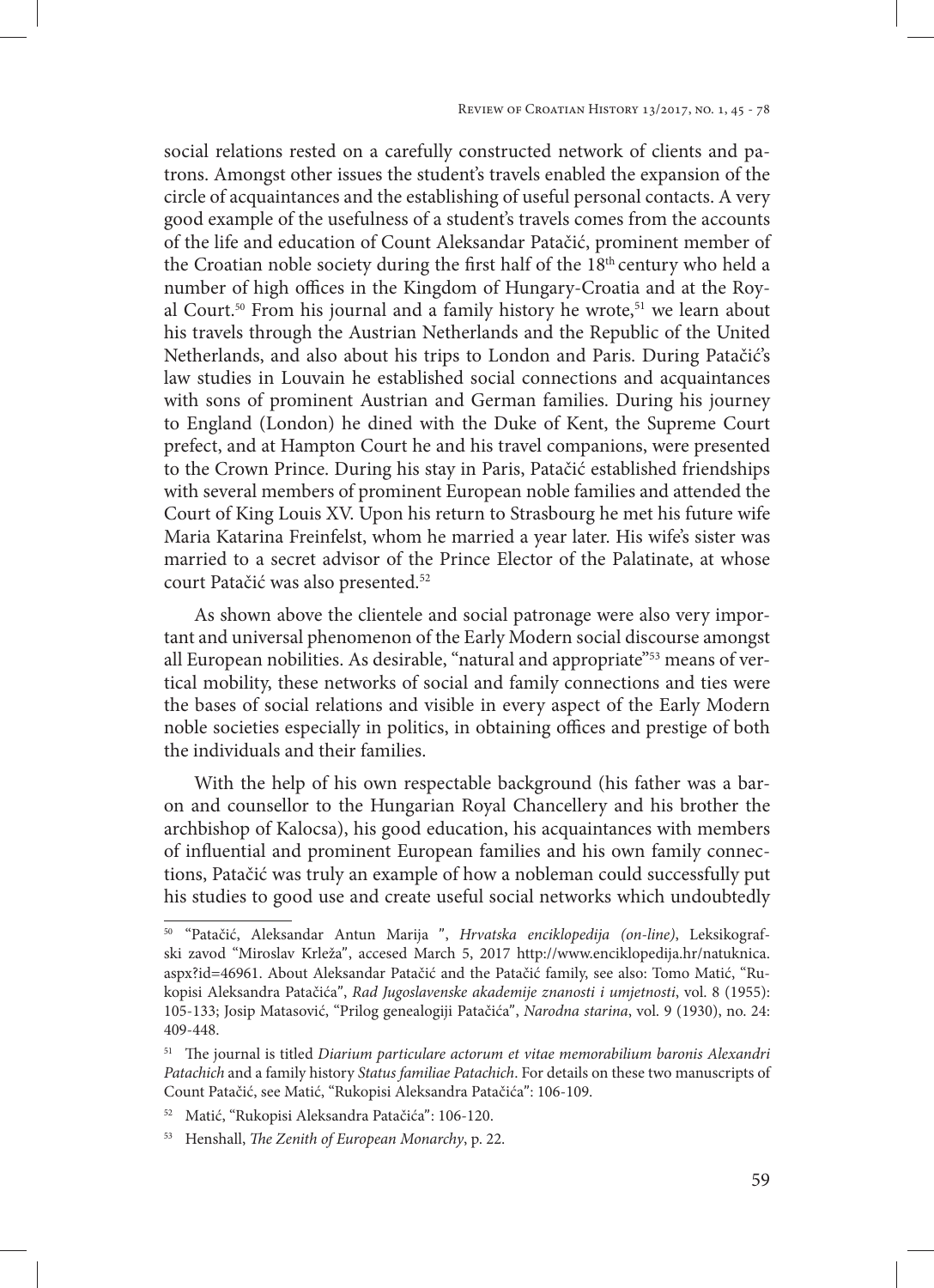helped his own advancement in services and society. At the same time, Patačić's example shows that the practices and lifestyle of the high Croatian nobility in the first half of the  $18<sup>th</sup>$  century was not different from the everyday practices of the nobility in other parts of Europe. One of the features of the identity of the Croatian nobility, just as with their Austrian, German or English peers, lied and was visible in their education, lifestyle and practices that surpassed national boundaries and were part of the universal noble lifestyle.

The majority of the nobility in Croatia was lower nobility, whose members were not holders of state or court offices, but had to content themselves with lesser local, public and military offices. They mostly supported themselves with the income (payment) that came with these offices, which supplemented the modest financial revenues from their estates. They were not inclined to travel, and seasonally travelled mostly to nearby towns or from one of their own or their relatives' estate to another. They lacked higher education or modern professional training and were not significantly involved with the state politics and decision-making.<sup>54</sup> Their identity was not cosmopolitan. It was defined, among other things, by the significance and the position of their families within the local communities of their peers, the decisions made, local offices gained and problems solved at the county assemblies and within the local government or judicial bodies.

During the 17<sup>th</sup> and 18<sup>th</sup> centuries military prerogative of the nobles gradually began to lose its importance in the European society, due to the professionalization of military service, modernization of warfare and transformations in lifestyle of the nobility,<sup>55</sup> but it still continued to be one of the basic features of the Early Modern nobility's identity. Such role of the Croatian noble families – as warriors and defenders of their landed estates and, subsequently, the Kingdom of Croatia and Slavonia – was particularly expressed during the Ottoman invasion in the 16th century, and the wars with the Ottoman Empire during the 17<sup>th</sup>.

As it is argued during the Early Modern period the nobility adopted the changes, they "redefined" their military role as the core of their identity and continued to serve as the "military elite", by obtaining and occupying the higher rank sand command positions, often as educated and trained experts.<sup>56</sup> Members of the Croatian noble families often held high-ranking commissions in the Banal Military Frontier. Military service was a means of promotion within the noble stratum and a means to improve one's social prestige and living conditions. In some cases especially during the 18<sup>th</sup> century, many officers without

<sup>54</sup> Compare to Štefanec, "Plemstvo", pp. 93-94.

<sup>&</sup>lt;sup>55</sup> Scott and Storrs, "The Consolidation of the Noble Power", pp. 41-43; About military role of the nobility and its transformation during the 16<sup>th</sup> century see also Štefanec, *Država ili ne*, pp. 127-129.

<sup>56</sup> Scott and Storrs, "The Consolidation of the Noble Power", pp. 41-46.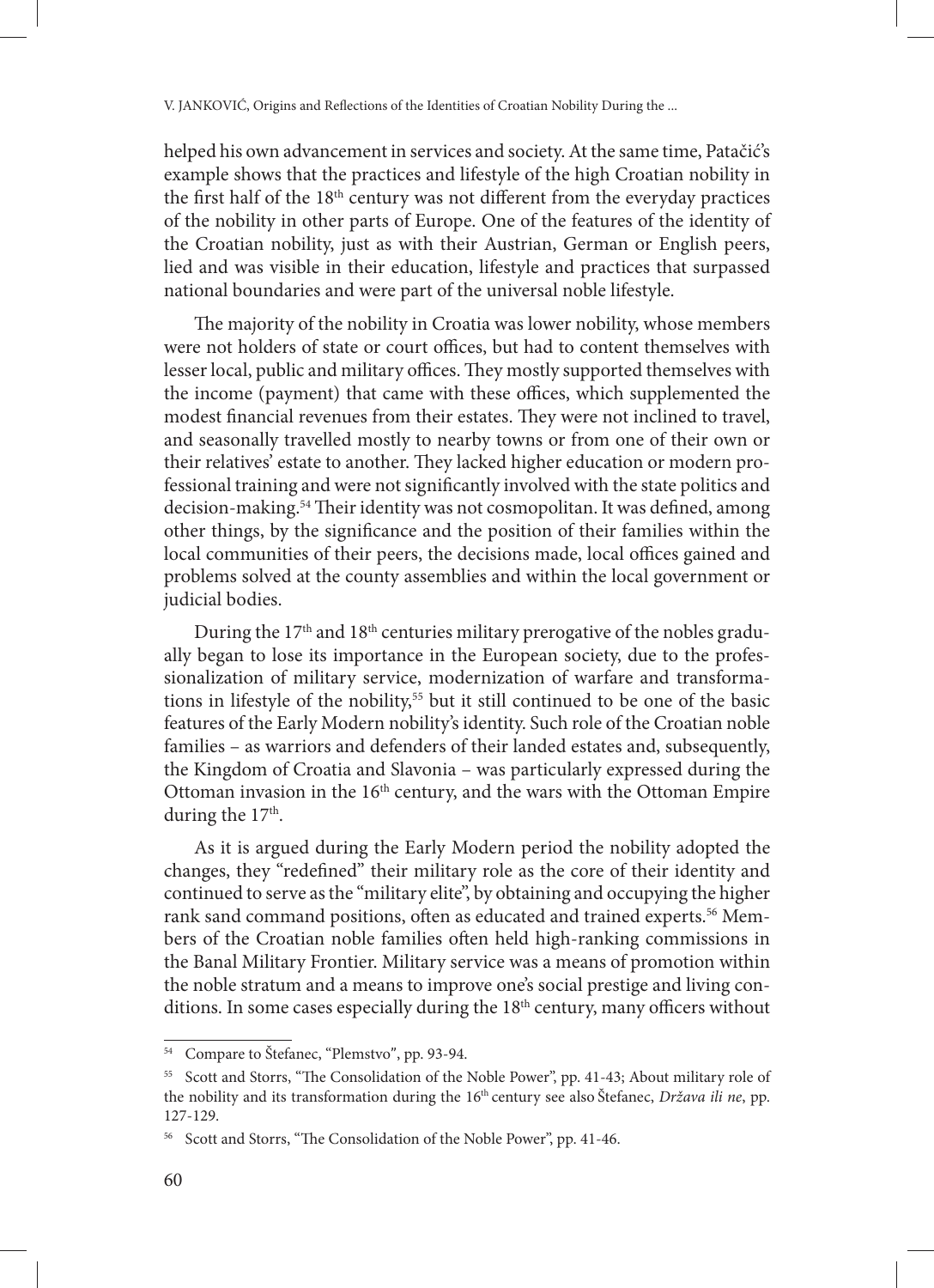a noble title, particularly those from old army families who served in Military Frontier were raised to the peerage for their faithful service.<sup>57</sup>

Young noblemen who did not have the opportunities to study and become officials, or those who by family arrangements could not be engaged in state or county affairs, would usually pursue a military<sup>58</sup> or church career after their formal education.

Such was the case of Count Adam Oršić and his two brothers, descendants of a notable Croatian high noble family. Oršić, while writing the history of his family, described the struggles between, on the one hand, his parents' wishes for him, as a first born son, to continue his studies and find employment in a state institution and, on the other hand, his own youthful ideas of leaving home and entering military service and thus follow in his fathers' footsteps. After ending his formal education, Oršić entered military service. First he served as an infantry lieutenant for three years in Prague, and then as a lieutenant on the Ottoman frontier in the Banat of Temesvár, where he lived very poorly. In Oradea he stayed for two years and was promoted to captain there. In the meantime, he was awarded the title of the King's Chamberlain, and upon his return to Croatia was commissioned to the First Banal Regiment. In total, Oršić served for twelve years, but after the War of the Bavarian Succession started in 1778, his father intervened with his superiors so that he wouldn't be sent to the battlefield. Oršić was disappointed and retired from military service. Afterwards, "he lived as it was expected of him"; he resided on his father's estates, married and actively attended county assemblies and Diets. Oršić's younger brother, who was also a military officer, "inherited" his brother's military rank and commission. The youngest Oršić brother entered the church and later become a prebendary and an abbot.<sup>59</sup>

In addition to military skills, which noblemen, as officers, could demonstrate on battlefields across Europe, good connections and a generous donation of money to the royal treasury were also often necessary for obtaining higher ranks in the military. Besides that of the already mentioned Oršić, the military careers of Count Petar Troillo Sermage and the counts Sigismund and Kristofor Vojkffy are typical examples of the ways of advancement within the military during the middle of the 18<sup>th</sup> century. Letters which Sermage, as lieutenant colonel, sent from the battlefields of the Seven Year's War to his spouse Marija Ana Drašković reveal his constant attempts to gain the rank of colonel through the advocacy of his friends and the connections of his and his wife's influential relatives.<sup>60</sup>

<sup>57</sup> See for example Vladimir Brnardić, "Hrvatska vojnička obitelj – Kneževići od Svete Helene", *Povijesni prilozi* vol. 26 (2007), no. 33: 289-309.

Such were often the cases, for example, among the younger sons and brothers within the Early Modern noble families. See Scott and Storrs, "The Consolidation of the Noble Power", p. 45.

<sup>59</sup> For details about Oršić's family, see Oršić, *Rod Oršića*, pp. 57-61.

<sup>60</sup> Compare to: Alojz Jembrih, *Grof Sermage u zrcalu svojih pisama 1758.* (Zagreb: Multiart;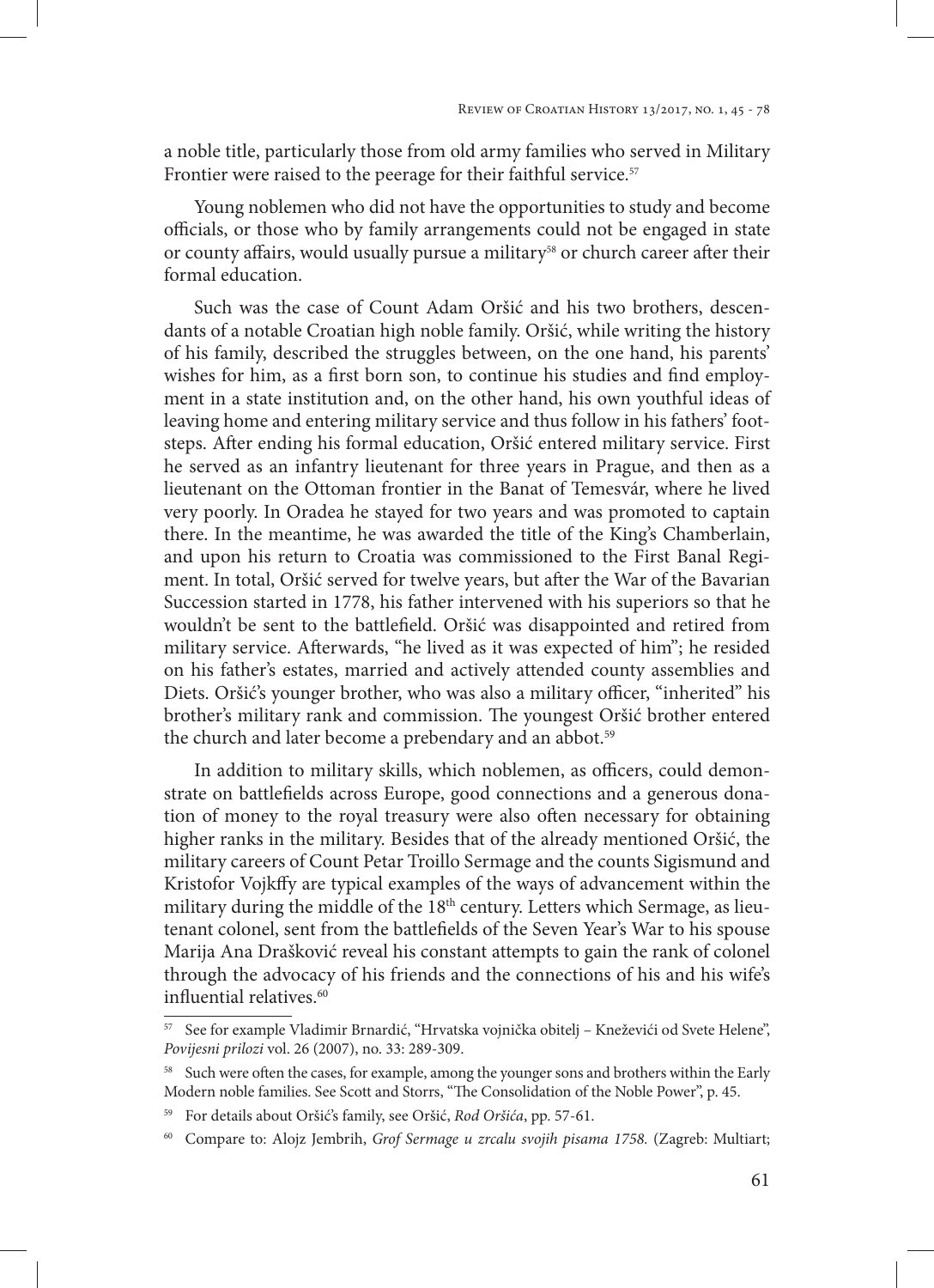Unlike Sermage, Sigismund and Kristofor Vojkffy were born to a lower noble family of rather poor financial state. They were not highly educated and had very little opportunities for social advancement. They entered military service and became lower officers first in the Banal Regiment and later in the Banal Military Frontier. They owed much of their ascendance in society, prosperity and military ranks to lucrative marriages. Due to their own resourcefulness, family connections and money acquired by marriages – especially Sigismund, who was married twice, both times to rich elderly widows – they climbed the social scale and ascended from the lower ranks to the ranks of colonel and general. Moreover, thanks to their military efforts on the battlefields during the Seven Year's War and the generous amount of money Sigismund had loaned to the Royal Treasury to support the war effort, after the war Queen Maria Theresia elevated the brothers Vojkffy and their families to the rank of counts.<sup>61</sup>

The symbolic reflection of the image of warriors and knights was long perceived within the noble stratum, and publically presented not only through their military service and the obligation of noble feudal insurrection, but also through the nobility's social conduct and education. Count Oršić's curriculum for example, at the noble *convictorium* included some chivalric skills, such as courses in fencing and horseback riding,<sup>62</sup> and the practices of duels of honour, especially in the Military Frontier, were also very common warlike form of behaviour.<sup>63</sup>

One of the prominent visible features of their warrior code and military past was the noblemen's right to bear arms in civil life. In his *Diarium*, the aforementioned Aleksandar Patačić, then a young baron, makes an interesting statement about how the knightly noble behaviour was embodied in the right to bear arms; it was so because of the image that weapons held in the collective memory and in the awareness of one's noble heritage, but also in the perception and self-representation of the nobility. Just before his departure from Zagreb for Louvain, Patačić was gifted a large sum of money. Upon his arrival to Paris, he used this sum to purchase a silver sword fit for a noble and a walking cane with a golden hilt which, by his own words, was in accordance with his gender, noble status and family honour.<sup>64</sup> These items were visible symbols of

Udruga Pinta, 2000), pp. 53-97 and also Štefanec, "Velikaš hrvatskoga sjevera Petar Troilo Sermage," pp. 40-41.

<sup>61</sup> Krčelić, Annuae, pp. 452-455. See also Valentina Janković, *Plemićka obitelj Vojković-Vojkffy i društveno-kulturni život Zagreba i okolice u 18. stoljeću* (unpublished doctoral thesis, Sveučilište u Zagrebu, 2013), pp. 89-116.

<sup>62</sup> Oršić, *Rod Oršića*, p. 58.

<sup>63</sup> See Štefanec, *Država ili ne*, 130-137.

<sup>64</sup> "(…) nobilem gladium ex argenta et cannam cum nodulo aureo velut generi et aetati meae hac in occasione convenientia status et honoris signa." Cited according to Matić, "Rukopisi Aleksandra Patačića":107-108.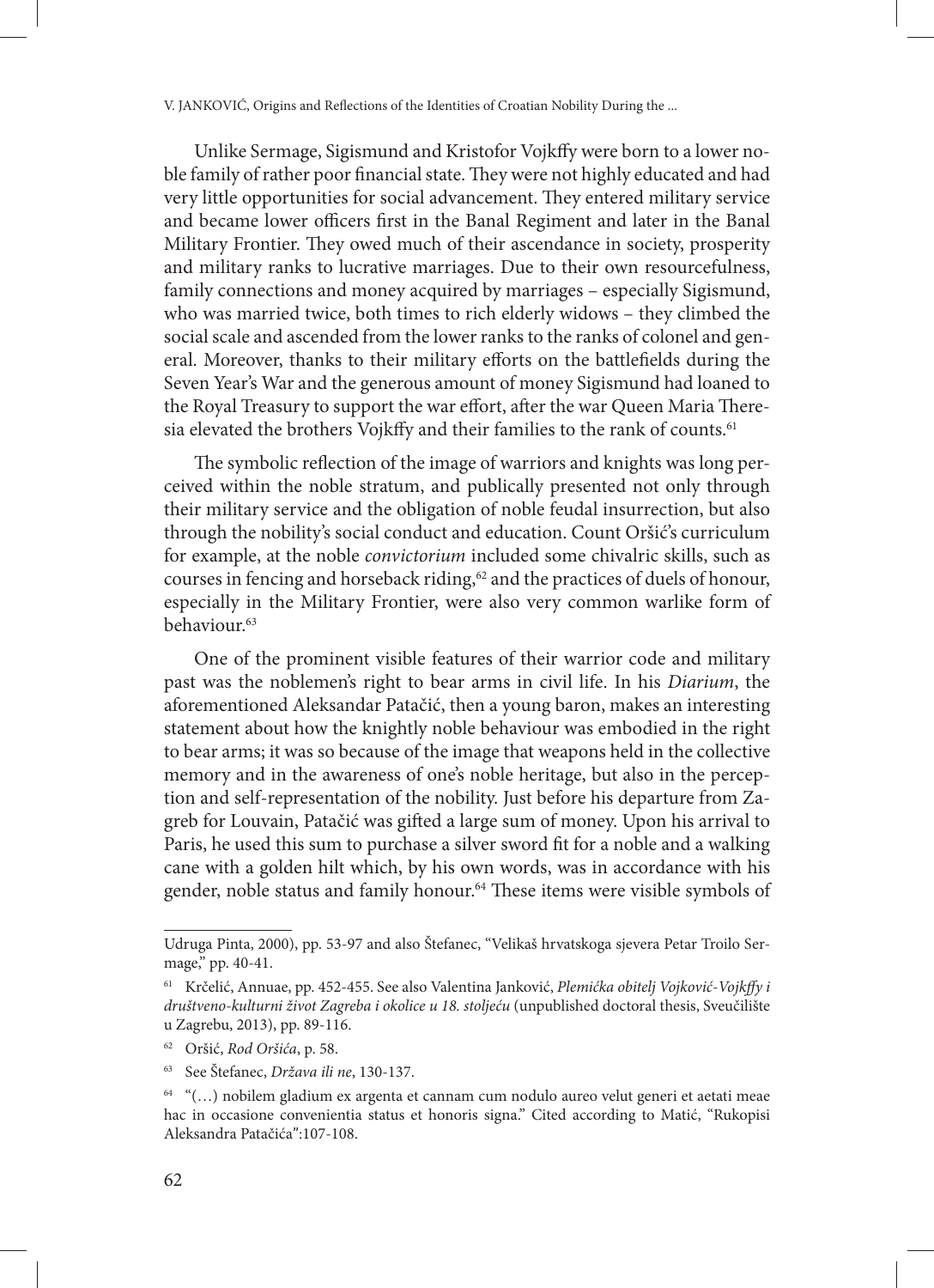his noble descent and prosperity which would at the first glance confirm beyond any doubt the social status and the origin of the newcomer to the curious Parisian elite society.

One custom of the Polish-Lithuanian nobility also testifies about the significance of the weapons, to be exact, the swords as the symbols of their military descent and noble status. Namely, in order to be perceived as members of the privileged social rank, the poor Polish-Lithuanian noblemen with insufficient means to procure steel, would wear wooden swords on public occasions.<sup>65</sup>

A material expression of this chivalrous and warlike identity of the nobility were also the collections of weapons of war, bought, inherited and often won as trophies across the Early Modern European battlefields, which were frequently inevitable parts of the decoration of noblemen's castles and palaces. The collections of weapons were usually publicly displayed on the walls of the palace halls in order to be visible to the guests and visitors. In the case of Croatian nobility, a lot of weapons in the collections of the noble families originated from the old battles and centuries-long conflicts with the Ottoman Empire.<sup>66</sup>

The landed estates of noble families were one of the prominent foundations of the privileged position of the nobility since their beginnings, and along with the rural lifestyle were "widely seen as desirable badges of noble status"67 especially by those of the nobility, in Croatia namely *armalists*, who owned only a small landed property, or did not owe any, and who invested a lot of their efforts to obtain or enlarge it. Although, especially since the mid-18<sup>th</sup> century on, the nobility increasingly performed various relatively well paid civil or military services, landed possession still ensured the economic base of the noble families and was one of the most important sources of their status, income and material wellbeing.<sup>68</sup> The importance of landed property to Croatian nobles

<sup>65</sup> Scott and Storrs, "The Consolidation of the Noble Power", p. 12.

<sup>66</sup> Except the collections of weapons preserved in museums and Early Modern castles, records about the collections of weapons of war and hunting weapons of the Croatian nobility can also be found in the inventory lists of their palaces and castles. For example, in the inventories from the year 1746 of the castles Konjščina and Oroslavje, owned by Count Ivan Franjo Čikulini. The inventory of the castle Konjščina is kept in the Croatian State Archive in the fund of the family Čikulini Sermage" HR-HDA-fund 706-OČS, box 48, no. 9.6, and the document is also published in Damir Hrelja, *Stari grad Konjščina* (Varaždin: Državni arhiv, 2013.), 150-195. The inventory of several of the Čikulini's estates and palaces, including the castle Oroslavje, is kept in the previously mentioned archive fund under the label HR-HDA-fund 706-OČS, box 23, no. 2.149. A transcript of the inventory is also published in the footnotes of Josip Matasović's book *Die Briefe des Grafen Sermage aus dem siebenjährigen Kriege*, (Zagreb 1923). About the weapons and other war equipment, see pp. 314-316.

<sup>&</sup>lt;sup>67</sup> Scott and Storrs, "The Consolidation of the Noble Power", p. 20. About the material importance and symbolic meaning of the estates and landed properties amongst the European nobility, see also Dewald, *The European Nobility*, p. 65.

<sup>68</sup> Scott and Storrs, "The Consolidation of the Noble Power", p. 25; Dewald, *The European Nobility*, pp. 62-89.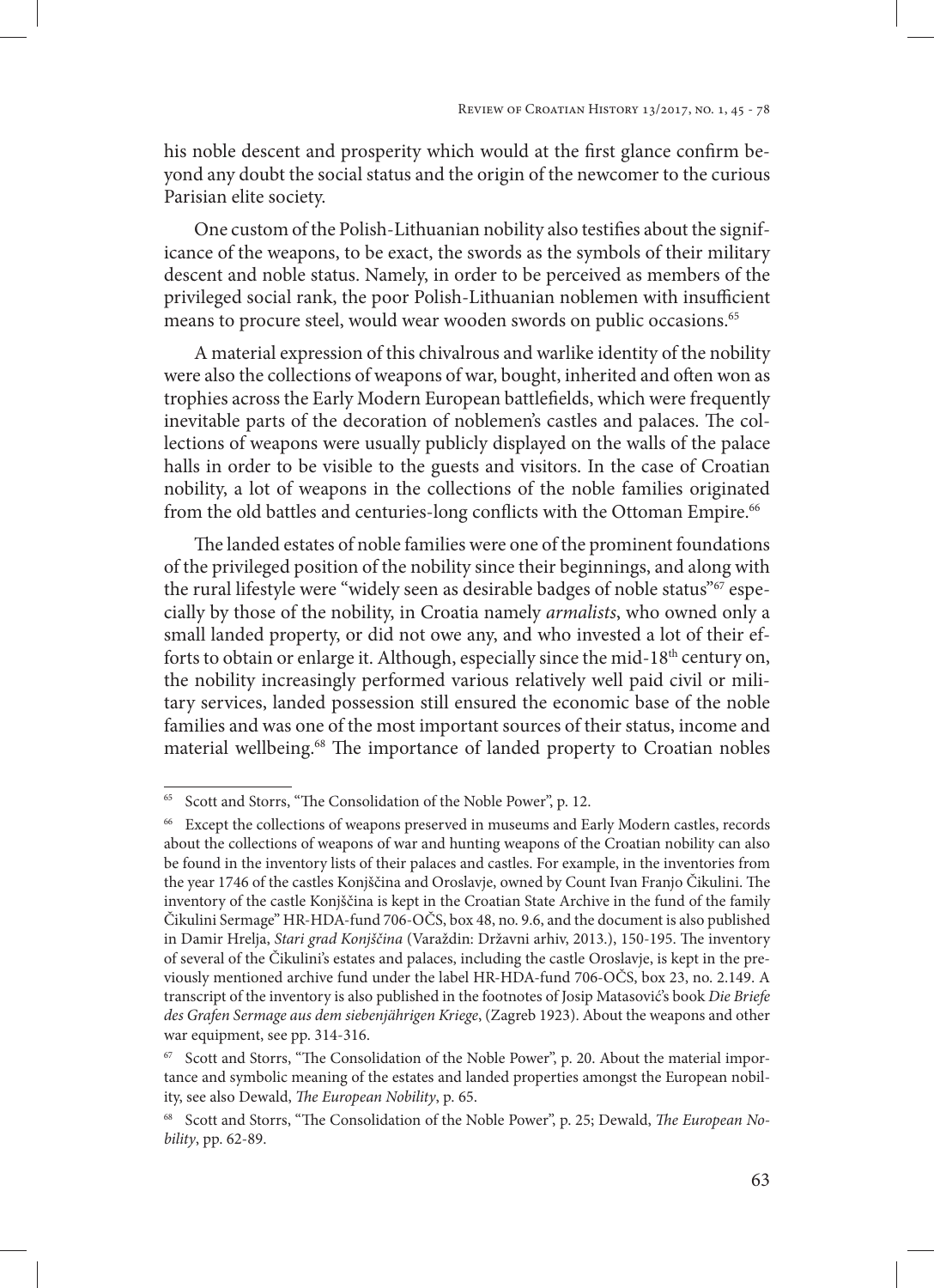reflected, among other, in the abundant quantity of legal documents kept in their family archives, which was produced as a result of numerous legal proceedings and property litigations related to inheritance and possessory rights over certain family estates.<sup>69</sup>

The constant preoccupation of land-owning noble families was the careful management, and if possible, increase of their estates. Due to the increase of the *allodia* production, many of the noble families, including the most distinguished members of the aristocratic elite, were gaining additional revenue by selling the surplus from their estates. Some of the families, mostly aristocratic ones who possessed a larger capital, were involved in intermediary trade in wheat, which was especially profitable, or like Count Petar Sermage, invested in trading companies<sup>70</sup> and engaged in manufactural production on their estates.71 The Erdődy and Auersperg families, for instance, owned a mine called Rude on their Samobor estate during the 18<sup>th</sup> century, where they extracted copper.72 Some of the estates situated in the northern part of Civil Croatia were rich in thermal mineral water, so some of the noble families, namely the Vojkffy, the Oršić and the Erdődy, operated their own health-spas.<sup>73</sup> These practices rendered yet another aspect of the nobles landlord identity, the one of the landowning entrepreneur elite who adapted to the contemporary economic and market conditions.

<sup>69</sup> See, for instance, the already mentioned family funds in the Croatian State Archive, HR-HDA-fund 706-OČS, especially boxes 22-29, containing an abundance of documents from the long-term litigation of Baroness Julijana Sermage and her son Petar Troillo for the inheritance of the estates of Count Ivan Franjo Čikulini, or the legal disputes regarding the dowry between Julijana Sermage and Count Sigismund Vojkffy; see also, for instance, boxes 30-31, containing documents from the local county court regarding the relations on two neigbouring estates in Oroslavje between Count Kristofor Vojkffy and Countess Ana Marija Drašković Sermage. For numerous debentures for money loans and receipts for the debts paid off issued by Nikola Vojković, vicecomes of the County of Zagreb, and the counts Sigismund and Kristofor Vojkffy, see fund HR- HDA-726- OJV, for example boxes 14, 28 and 64. For documents regarding litigation of Count Kristofor Vojkffy, see boxes 53 and 64.

<sup>70</sup> Štefanec, "Velikaš hrvatskoga sjevera Petar Troillo Sermage" 44.

<sup>71</sup> Mira Kolar Dimitrijević, "Gospodarske reforme carice Marije Terezije na području cijele Hrvatske i Slavonije" in: *Povijest Hrvata. Od kraja 15. stoljeća do kraja Prvoga svjetskog rata*, druga knjiga, ed. Lovorka Ćoralić i Mirko Valentić (Zagreb: Školska knjiga, 2005), pp. 265-268.

<sup>72</sup> Hrvoje Petrić, "Samobor i okolica u ranome novom vijeku" in: *Samobor: zemljopisno-povijesna monografija*, ed. Dragutin Feletar (Zagreb: Meridijani, 2011.), pp. 311-317.

See the work of the physician and obstetrician in the County of Varaždin Ivan Krstitelj Lalangue, written in 1779, about the health-spas in Croatia and Slavonia: Lalangue, Jean Baptiste, *Joanis Baptistae Lalangue medicinae doctoris artis obstetriciae magistri; suae excellentiae Banalis una et inclyti comitatus Warasdinensi medici. Tractatus de aquis medicatis regnorum Croatiae et Sclavoniae etc. etc. Illiti Izpiszavanye vrachtvenih vod horvatzkoga y slavonzkoga orzsaga y od nachina nye usivati za potrebochu lyudih.* Vu Zagrebu, Stampana po Ivanu Thomassu plem. od Trattnern, 1779. National and University Library in Zagreb, Collection of Manuscripts and Old Books (Zbirka rukopisa i starih knjiga), label R II D-8º-10.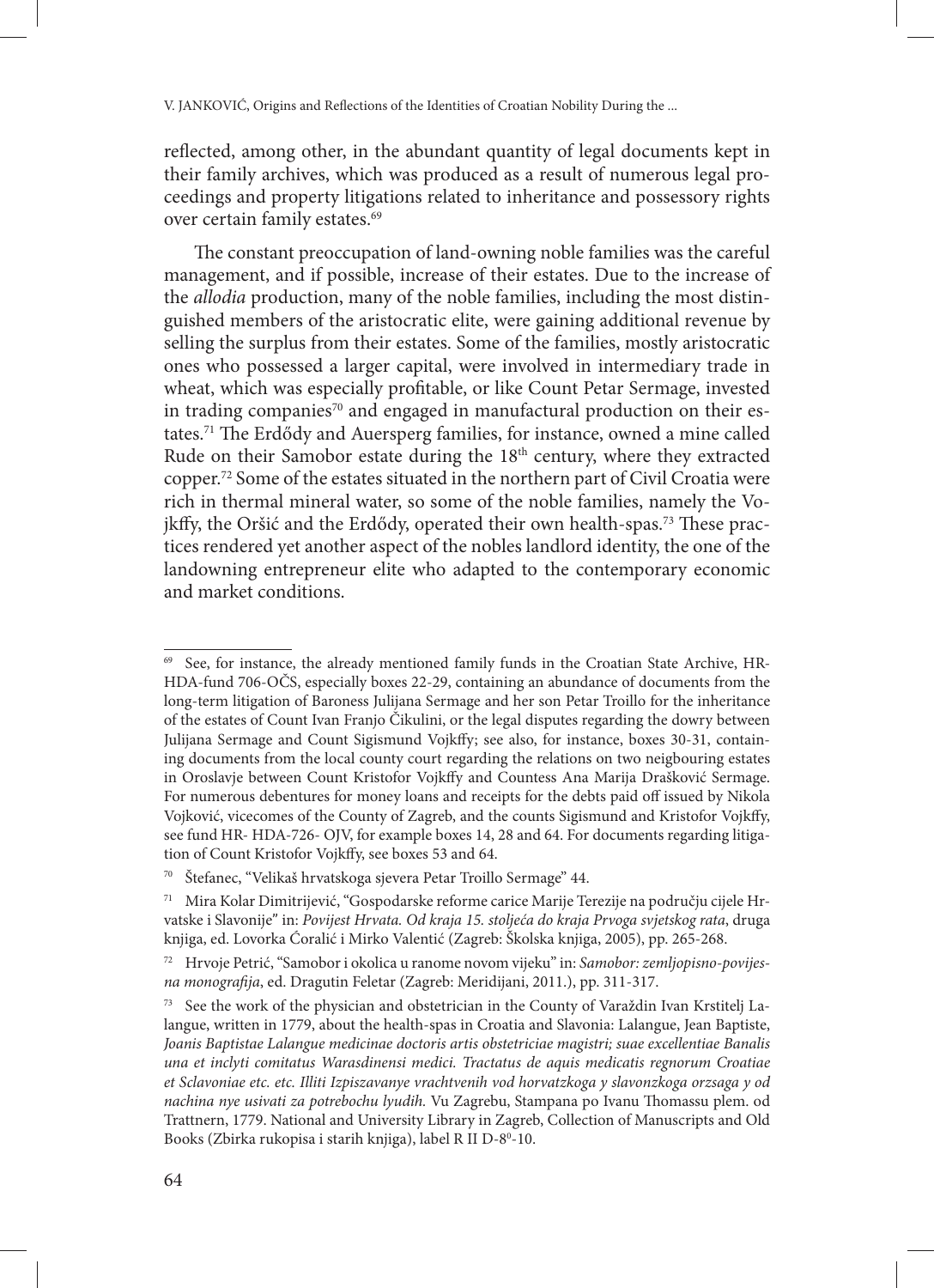However, landed property, even as late as the  $18<sup>th</sup>$  century, was not important and valuated solely as a financial base or a source of an additional income.74 The estate was just as well an important symbolic and material indicator of the separate, privileged position of their owners exercised through seigneurial rights over the lands, tenants and serfs, and mark of the noble status and landowner identity regarding their own peers. Awarded by the ruler along with the ennoblement, inherited from ancestors and increased over the course of time, the patrimonies of the noble families became the sources of their family name and identity; they rendered the sense of affiliation and the continuity of the noble kin.75

Finally, to own land in a particular district, county or part of the Early Modern kingdom and to be considered indigenous was, together with the prerogatives of public and political participation, the basis for local and ethnic identity of the nobility. This was especially so for the lower nobility which tied their public and private dealings, family reputation and wellbeing closely to their estates and the local community of their peers.

### **The reflection of the noble identity in the culture of everyday life**

Culture, cultural activities and strategies, production and consumption of cultural contents were all essential platforms for displaying and forming a specific cultural identity among the Early Modern noble elite. They were the result of the refinement of the noble privileges through education, the result of their material power as well as visible marks of their distinctiveness. But at the same time, they were also "a strong bonding agent" <sup>76</sup> of the noble elites within their own stratum across the Early Modern Europe.

This cultural identity of the noble elites, understood as the sum of knowledge, artistic inclinations, beliefs, social manners and customs<sup>77</sup> was

<sup>&</sup>lt;sup>74</sup> Scott and Storrs argue, for example, that the patrimony and other sources of income amongst the European noble families "were valuated principally for their ability to produce the income essential to maintain that lifestyle...", Scott and Storrs, "The Consolidation of the Noble Power", p. 25.

<sup>75</sup> About the bond between the nobility in the Lands of the Crown of St. Stephen' s and their landed possessions, see Rady, *Customary Law in Hungary,* especially chapters "King and Nobility" (pp. 65-83) and "The Nobleman and His Land" (pp. 85- 108).

<sup>76</sup> Henshall, *The Zenith of European Monarchy*, p. 28.

<sup>77</sup> In attempts to answer the question *what is culture?* Peter Burke had, in his study of cultural history, offered a broad anthropological definition of the term which was, according to Burke, accepted by the cultural historians and historical anthropologists of the new generation. He cited the English anthropologist Edward Taylor, who defined culture as "a complex whole that includes knowledge, beliefs, arts, virtue, law, customs and all the other abilities and habits that a man has acquired as a member of society". Peter Burke, *Što je kulturalna povijest?* (Zagreb: Antibarbarus, 2006.), pp. 39-40. (Translation by Valentina Janković).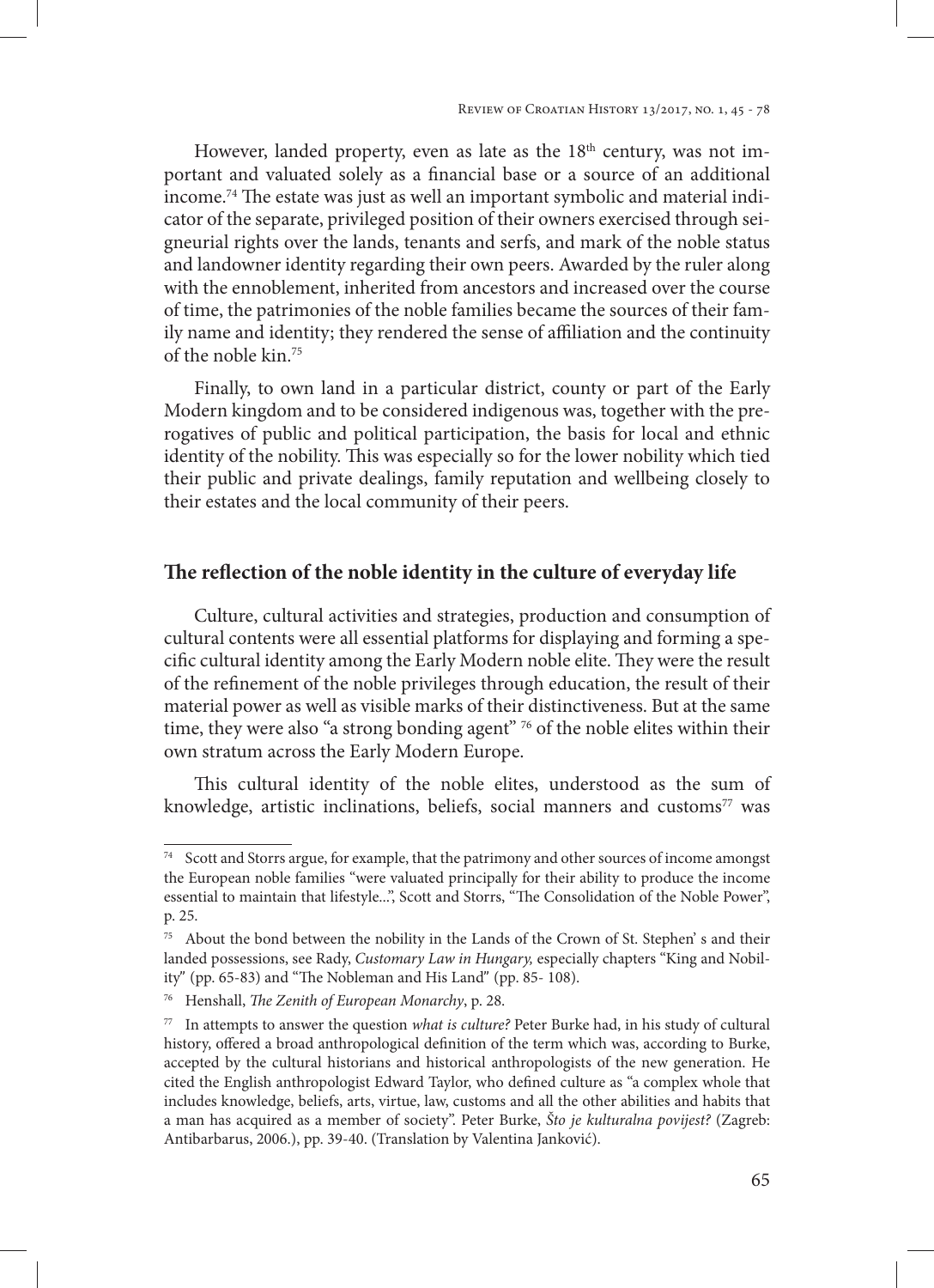most evidently seen in their daily lives, their social communication, family relations, entertainment, housing and their self-presentation and public appearance, but also in the richness of their spirit, talent and education. As patrons and sponsors of arts, the nobility have shaped the cultural scenery of Baroque and Neoclassical Europe and at the same time they were the active participants and producers of cultural contents, especially in literature.78

In contrast to the previous periods, when highly educated professionals, theologians and humanists held the leading role in European culture, during the 17<sup>th</sup> and 18<sup>th</sup> centuries (according to Jonathan Dewald), a trend of aristocratic amateurism developed in culture. Just as with military service, the Early Modern nobility redefined their notion and relationship towards culture and their role within it. They took over some of the creativity and, instead of being merely followers, they become active participants within the changing cultural processes and often became artists themselves.79

One of the distinguished representatives of such active cultural involvement among Croatian nobility, accompanied by his own artistic inclinations, was Count Ivan Franjo Čikulini, magnate of Hungary-Croatia, a prominent member of the public and cultural sphere in Central Croatia during the first half of the 18<sup>th</sup> century. He attained a degree in law at the University of Bologna and later occupied several court, judicial and military offices. Čikulini was also an artist, poet and a published author, sponsor of artists, musicians, students and artisans.

The count's talents and his artistic tendencies manifested themselves already in his student days. During his studies in philosophy and law, he dedicated three treatises to King Leopold I, and was in turn rewarded by the king with a golden chain. He was also a talented illustrator and copper engraver. One of his drawings apparently even reached the Austrian archduke Joseph, the future king Joseph I, who, received Čikulini's drawing with great enthusiasm and displayed his artwork in his chambers.<sup>80</sup>

Croatian nobles distinguished themselves especially as benefactors and donators of sacral objects, participating thus in the shaping of the Croatian sacral Baroque art and architecture. They would, as both patrons and curators of individual parishes, churches, chapels and altars bequeathed the funds in their last wills or contract themselves the master builders and artists and carefully supervise decorating, furnishing and building of sacral objects.<sup>81</sup> Count Čikulini,

<sup>78</sup> Henshall, *The Zenith of European Monarchy*, p. 28.; Dewald, *The European Nobility*, pp. 150- 151; 157-162.

<sup>79</sup> Dewald, *The European Nobility*, pp. 150-151.

<sup>80</sup> Laszowski "Porodica Čikulin", Zaprešićki godišnjak, vol. 6 (1996.): 43-44.

<sup>&</sup>lt;sup>81</sup> See, for example, the paper about the patronage of the arts of the Croatian noblewoman Helena Patačić in Jelena Hotko, "Naručiteljska i donatorska djelatnost hrvatske plemkinje Helene Patačić", *Tkalčić* vol. 10 (2006.): 465-608. About the patronage of the arts of the noble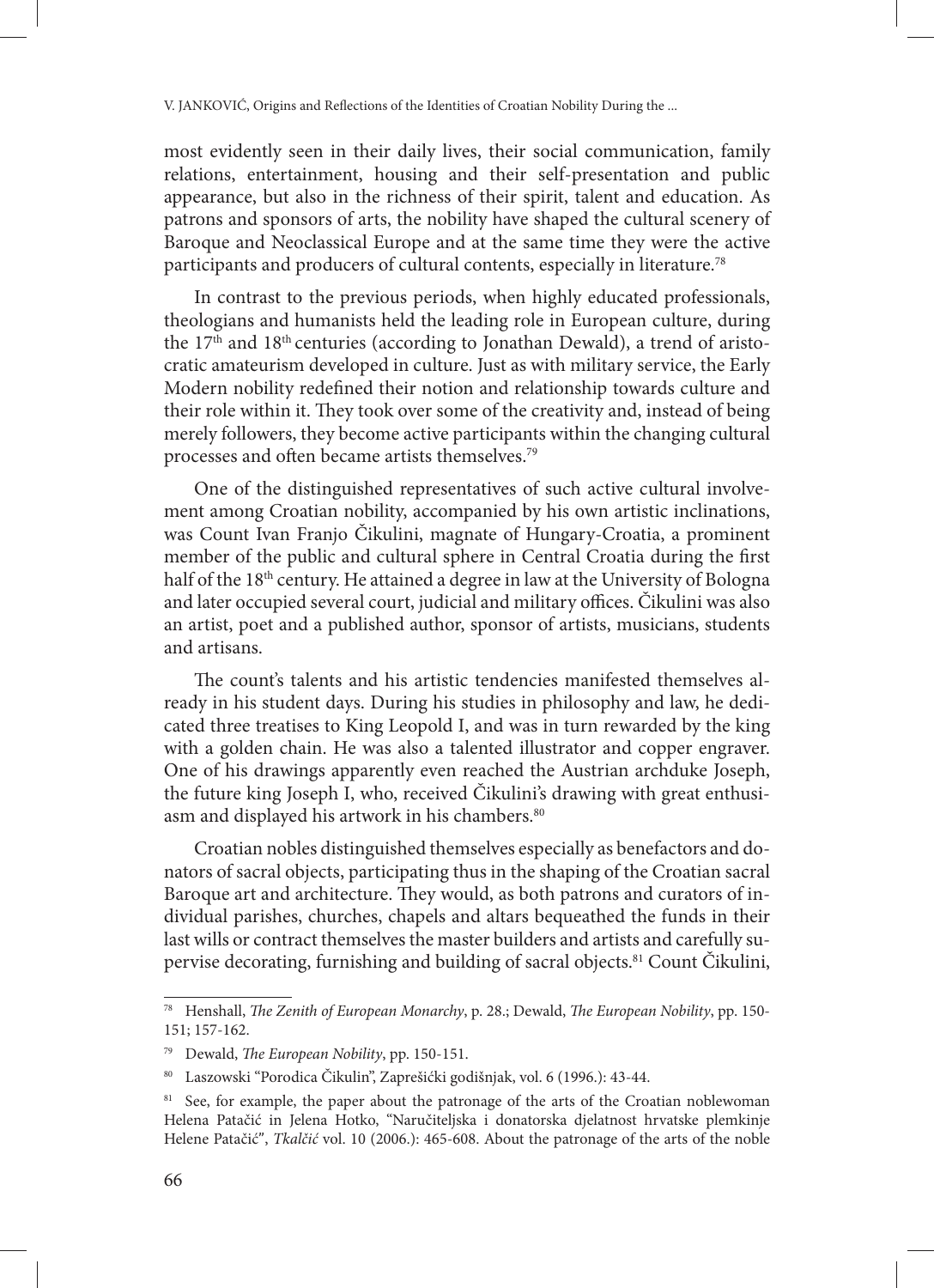for example, was also distinguished benefactor and patron, he bequeathed family trust funds for the financial support and scholarships for poor youth, $82$  and during his lifetime had donated significant sums of money to the maintenance, embellishment and furnishing of several churches and monasteries.<sup>83</sup>

Cultural patronage was a form of material representation of noblemen's and noblewomen's personal religious sentiments, as well as a confirmation of their religious identity and affiliation to the Catholic discourse of the Monarchy, dictated by the Habsburg dynasty. It was a statement of material possibilities, as well as a statement of the nobility's own importance and of their leading position in Early Modern Croatian society.

The nobility of northern and central Croatia did not, until the middle of the 18<sup>th</sup> century, usually live in cities, even though some of the greater noble families owned houses and smaller estates within the city limits and resided there occasionally. Entertainment, social discourse and everyday family life, especially of the Croatian lower nobility, remained connected to their country manors during the first half of the century.84 Their identity, the connection to their ancestors and family lineage through their patrimony, and also their financial power, as previously argued, was largely based on their estates, so the nobility spent most of the year touring their possessions, manors and castles, with only occasional visits to towns.

One could therefore argue that one of the basic features of the identity of the Croatian nobility until the second half of the 18<sup>th</sup> century was a predominantly rural lifestyle. However, the rural identity slowly changed as the century advanced, in accordance with the contemporary changes in the growing number of noblemen employed in state and county offices and administrative bodies, establishing a modern state administration. This shifted the focus of the

family Vojković-Vojkffy, Nikola Vojković and his nephews, Counts Sigismund and Kristofor, see Janković, *Obitelj Vojković-Vojkffy*, pp. 184-190. Two of the most exemplary Baroque sacral complexes in northern Croatia, of which many of the noble families were patrons during the 18<sup>th</sup> century, are the Church of the Immaculate Conception of the Blessed Virgin Mary and the adjacent Pauline monastery in Lepoglava, and the Church of St Mary of the Snows in Belec. About the noble patrons of these sacral objects, see Kamilo Dočkal, *Povijest pavlinskog samostana Blažene Djevice Marije u Lepoglavi* (Zagreb: Glas koncila, 2014) especially pp. 261-421 and Vjekoslav Noršić, "Opis nove župne crkve Blažene Djevice Marije u Belcu godine 1758" in *Starine*, vol. 44 (1952): 7-24.

<sup>82</sup> Count Čikulini left a trust fund of 3000 *forints* to the Ursuline Convictorium in Varaždin, in order for the Ursuline nuns to teach music to their young female students. See "Čikulin, Ivan Franjo", *Hrvatska enciklopedija (on-line)*, Leksikografski zavod "Miroslav Krleža", accesed March 5, 2017 http://hbl.lzmk.hr/clanak.aspx?id=4049 .

<sup>83</sup> About the patronage of Count Čikulini see Emilij Laszowski, "Porodica Čikulin": 41-49; see also "Čikulin, Ivan Franjo", *Hrvatska enciklopedija (on-line)*; Stjepan Razum, "Povijest župe Konjščina Vjekoslava Noršića", *Tkalčić* vol. 10 (2006.): 397.-406. Ladislav Šaban, "Kako su gradili crkvu i orgulje u Mariji Gorici", *Kaj* vol. V (1972), no. 3-4: 24-43.

<sup>84</sup> Compare to the memoirs of Adam Oršić, *Rod Oršića*, p. 83.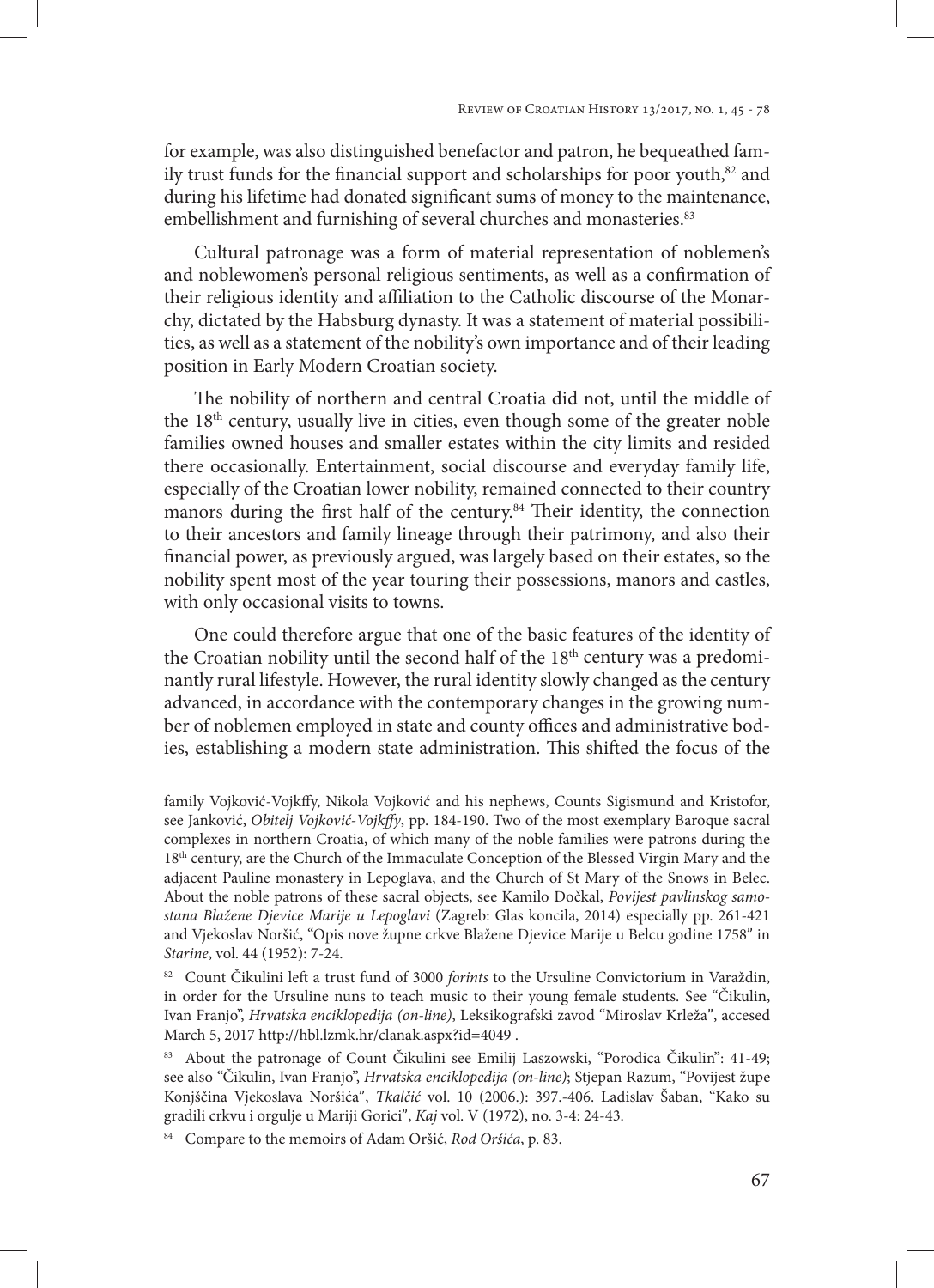noble families towards the urban centres, especially Zagreb and Varaždin, and contributed to the development of the urban life of the nobility. Consequently, it also increased the concentration of the social elite, especially the foreign nobility, in the cities, which enabled the development of a more diverse social life. This provided opportunities for new modes of entertainment and a direct contact with the modern trends in social relations.<sup>85</sup>

The nobility's local identities became influenced by the contemporary changes and adapted to the new social circumstances and the trends of the modern societies. Especially magnate families started to considerably expand their urban houses or building new city palaces.<sup>86</sup> They spend more of their time in them, particularly in winter when an ample of entertainment events, such as public and private dances and theatre performances, would take place. *The Book of Citizens of the Free and Royal City of Zagreb from 1733 to 1799* contains records that during this period, alongside many members of the middle and lesser nobility, 18 members of greater noble families (barons and counts) enrolled as citizens of the city.<sup>87</sup>

Lavishly decorated urban palaces, as well as the rebuilt or newly built country mansions and castles of the Croatian nobility, with their carefully cultivated gardens and landscaped parks, presented the image of social success, importance and refined taste of their owners.

Following the contemporary trends of the European noble society, Croatian noblewomen also actively contributed to the changes in the Croatian society. Though their options regarding education were limited, and they were deprived of the privileges of political participation and of any kind of public

<sup>85</sup> During the fourth and fifth decade of the 18<sup>th</sup> century, Countess Maria Stubenberg, wife of the deputy ban Ludovik Erdődy and (later) Countess Teresia Illeshazy, spouse of the deputy ban Adam Batthyany, started to organize balls, masquerade balls and theatre performances in which noblemen and noblewomen would even perform as actors. Baltazar Adam Krčelić was the first to describe this new type of entertainment in Croatia. See Krčelić, *Annuae*, pp. 129, 342. According to count Oršić, these types of amusement, customary in Vienna and at the Imperial Court, were at that time unfamiliar to most of the indigenous Croatian nobility, accept to those greater noblemen and their families who travelled and served as higher State and Court officials. Oršić recalled in his memoirs that during his youth, different customs in entertainment and social events prevailed in Croatia. In contrast to second half of the 18<sup>th</sup> century, centres of social events and festivities in the first half of the century were the nearby castles and country manors of noble families, and in winter, the nobility did not reside in the cities because there was no entertainment suitable for them there. Oršić, *Rod Oršića*, p. 83.

See also the works of Emilij Laszowski and Franjo Buntak about the elite balls in Zagreb at the middle of the 18th century in Emilij Laszowski, "Zagrebački javni plesovi u XVIII. vijeku" in *Stari i novi Zagreb* (Zagreb: Školska knjiga 1994), pp. 306-308 and Franjo Buntak, *Povijest Zagreba* (Zagreb: Nakladni zavod Matice hrvatske, 1996), pp. 491-492.

<sup>86</sup> Horbec, *Habsburška Monarhija*, p. 429.

<sup>87</sup> Zvjezdana Sikirić, "Građani Slobodnog i Kraljevskog Grada Zagreba prema Knjizi građana (1733-1799)", *Radovi Zavoda za hrvatsku povijest* vol. 29 (1996): 121.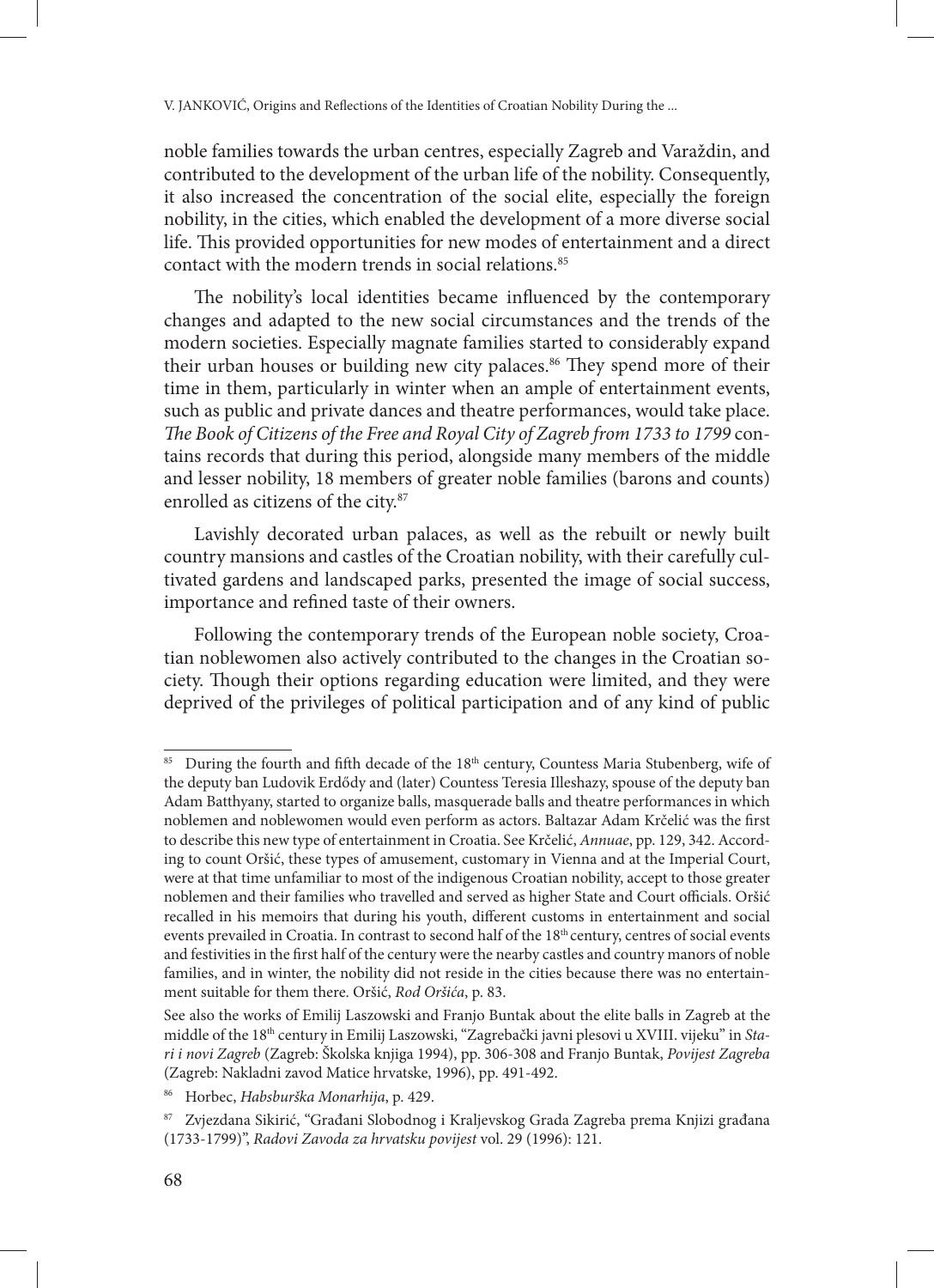service, noblewomen possessed wide judicial and socio-economic privileges.<sup>88</sup> They also actively participated in cultural production and patronage, and in the forming of a new trend of intellectual socializing as promoters and organizers of social events. Their role was especially significant in matrimonial arrangements of both the lesser and the greater families through which the families and their members strived to improve their living conditions and ascend in society and offices. Marriage alliances were also the means of connecting the Croatian nobility with the noble families from other Early Modern states. This contributed to the heterogeneity of the highest stratum of the Croatian society and caused them to also identify with "the fraternity of the blue blood"89 across Europe, sharing similar lifestyle, values, manners, education, social and political importance and cultural expression opposed to all the other social classes.

According to Dewald, in the  $17<sup>th</sup>$  and  $18<sup>th</sup>$  centuries Europe a series of new social institutions, such as scientific academies, universities, colleges and literary salons, created a new ideal of social superiority, which together with "urbanization and increasingly administrative character" of the nobles diminished the differences between them and other social groups.<sup>90</sup> This social superiority manifested itself in the prevalent practice of gallant behaviour, in the art of polite social conduct called gentility. The Enlightenment as cultural and intellectual movement of the 18<sup>th</sup> century undoubtedly contributed to the phenomenon. The "bookishness"<sup>91</sup> was also compatible with the contemporary gallantry. Collecting books became widespread activity among intellectual elite,<sup>92</sup> libraries and writing desks became important parts of every respectable nobleman's and noblewoman's household. The nobility embraced the modern trend. The new ideal of noble appearance was that of a well-educated gentleman (and gentlewoman) who had established themselves in the society through their own competences.<sup>93</sup>

An example of a truly gallant cavalier in the  $18<sup>th</sup>$  century Croatian noble society was already mentioned Petar Škrlec. According to Krčelić, his former protégé was a man of excellent education, who spoke several languages (Latin,

See in Josipović-Vojković family fund the primary sources of Elizabeta Barbara Gereczy the second spouse of Nikola Vojković – especially her letters and documents both regarding legal provenance and regarding her activities in managing the families' (Chernkoczy and Vojković) estates. HR-HDA-726-OJV, boxes 10-14 and 24-30. As a widow she was a tutor of her minor children and managed her family estates as landowner instead of her children. She represented herself and her children in litigations and legal matters. She could in her own name borrow and lend the money, or donate family funds to churches and monasteries of whom she was also a patroness and curator.

<sup>89</sup> Henshall, *The Zenith of the European Monarchy*, p. 45.

<sup>90</sup> Dewald, *The European Nobility,* p. 51.

<sup>91</sup> Dewald, *The European Nobility,* p.153, 163.

<sup>92</sup> Teodora Shek Brnardić, "Intelektualni razvoj" in: *U potrazi za mirom i blagostanjem: Hrvatske zemlje u 18. stoljeću*, ed. Lovorka Čoralić (Zagreb: Matica hrvatska, 2013), p. 210.

<sup>93</sup> Dewald, *The European Nobility*, pp. 51-52.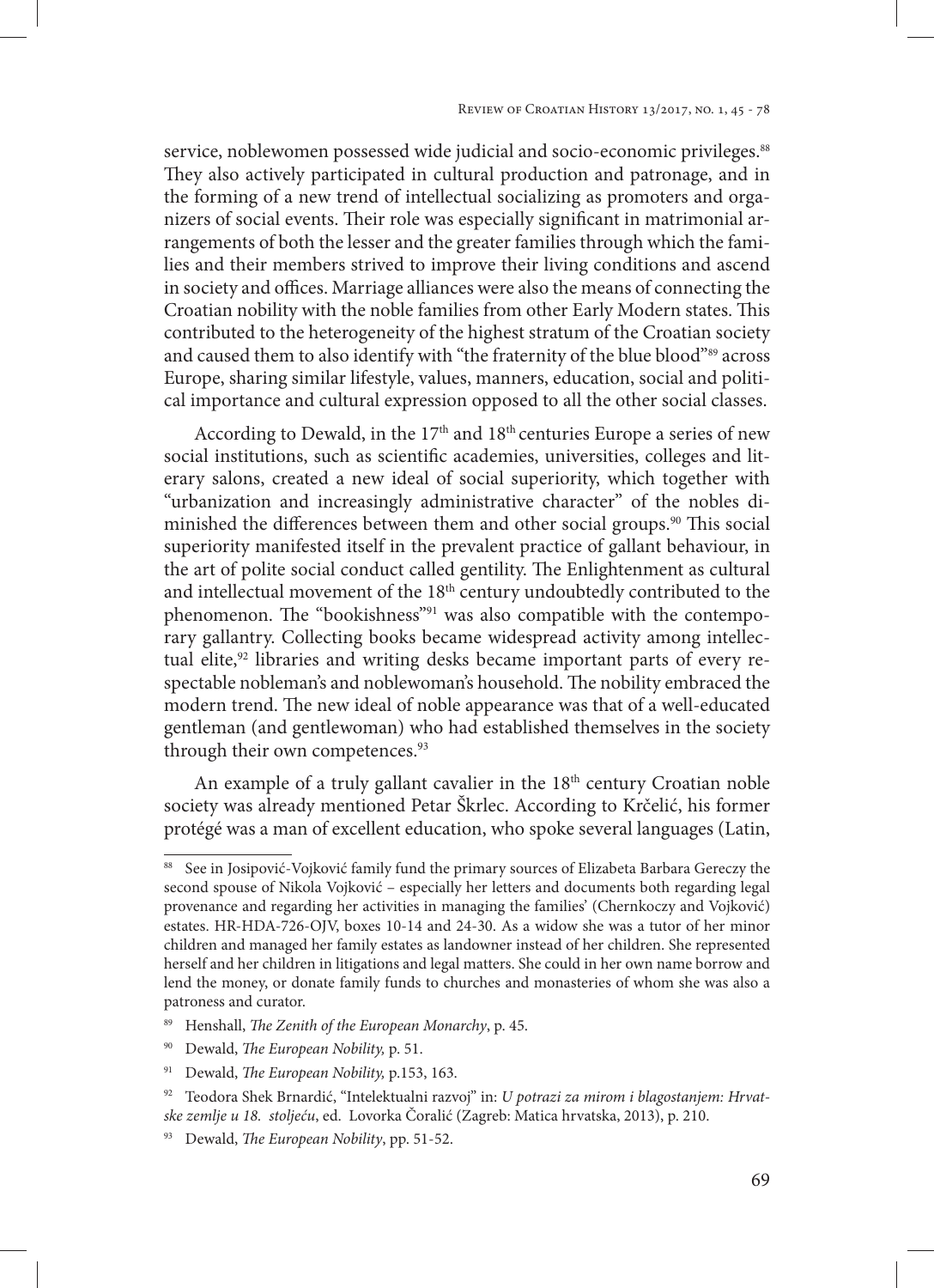Hungarian, German, French and Italian). He was proficient in everyday communication and social intercourse, and corresponded with prominent people of his time. In addition, Škrlec, due to his education in law, held high administrative and state offices and wrote several learned treatises on political and legal issues. He was also a collector of books and old manuscripts. In his spare time, he would sing and compose music and poetry. He was fond of horses and was often seen hunting and gardening.<sup>94</sup>

The regulations of the gallant written and spoken communication and social interaction, as they were described in contemporary modern French conversation manuals, prescribed strict rules of behaviour in different social situations.95 Polite and gallant correspondence (often in Latin and towards the end of the 18<sup>th</sup> century more often in German, Italian and French) with influential and prominent people became, following the general European trend, also an imperative in the social spheres of the Croatian nobility. In this multilingual discourse Croatian vernacular, tough his social influence was neglected, also was the language of everyday communication and literacy amongst the Croatian higher and lower noble elite.96 Countess Julijana Sermage, mother of previously mentioned Petar Sermage, wrote notes regarding the management of her estates in Croatian; she also received and composed letters in Croatian and German.97 Count Čikulini wrote both his letters and his poems in Latin and Croatian.<sup>98</sup> Countess Katarina Patačić had in 1781 compiled a collection of lyric poetry, which she had partially translated from Italian, called *Croatian Poems* (*Pesme horvatske*) and Countess Josipa Oršić Zichy, mother of Adam Oršić, translated (probably from German) and compiled the *Vračitel betegujuće živine*, a sort of a veterinarian manual for treating livestock.<sup>99</sup>

<sup>94</sup> Although, according to Dewald, the refined European court and urban nobility in the general discourse of the fashionable 17<sup>th</sup> and 18<sup>th</sup> noble society looked with contempt on activities such as hunting, breeding hunting dogs, and the insistence on genealogy and ancestors, considering such behaviour markings of a "boorish county squire." Dewald, *The European Nobility*, p. 51.

<sup>&</sup>lt;sup>95</sup> More about the French practices of gallant behaviour, and about the French manuals of gallant and courteous behaviour, see Josip Matasović, "Nekoji fragmenti historije 18. stoljeća", *Narodna starina* 10 (1931), no. 25: 100-103 and Shek Brnardić, "Intelektualni razvoj", p. 197.

<sup>96</sup> Hrobec, "Habsburška Monarhija", pp. 434-435.

<sup>97</sup> See for example the documents in Čikulini Sermage family fund HR-HDA-706-OČS, box 23, no. 2174; no. 2180; no. 2182; box 24 no. 2197; box 40, no 1.25; box 41, no. 1.61.

<sup>98</sup> See for example the correspondence between count Čikullini and Nikola Vojković during the 20's of the 18th century. HR-HDA-706-OČS, box 87, no. 1.31; no. 1.34-1.35; no. 1.48; no. 1.50; no.1.59; no.1.68; no. 1.71; no. 2.30. About published poems in Croatian, see "Čikulini, Ivan Franjo", *Hrvatska enciklopedija (on line)*.

<sup>99</sup> Alojz Jembrih, *Pesme horvatske Katarine Patačić* (Donja Stubica: Kajkaviana; Zagreb: Nacionalana i sveučilišna biblioteka, 1991); Josipa Oršić, *Betegujuche sivine vracitel: to jeszt szuprot vszakojachkomu sivinskomu betegu hasznovita, vnogo puti probuvana, ter isztinszka znaidena vrachtva...* Vu Zagrebu, Stampana po Antonu Jandera, letto 1772. (Zagreb: Knjižnice grada Zagreba, 2009). Electronical edition of the original book published in 1772, accesed on March 5<sup>th</sup> 2017 http://kgzdzb.arhivpro.hr/?kdoc=301004428.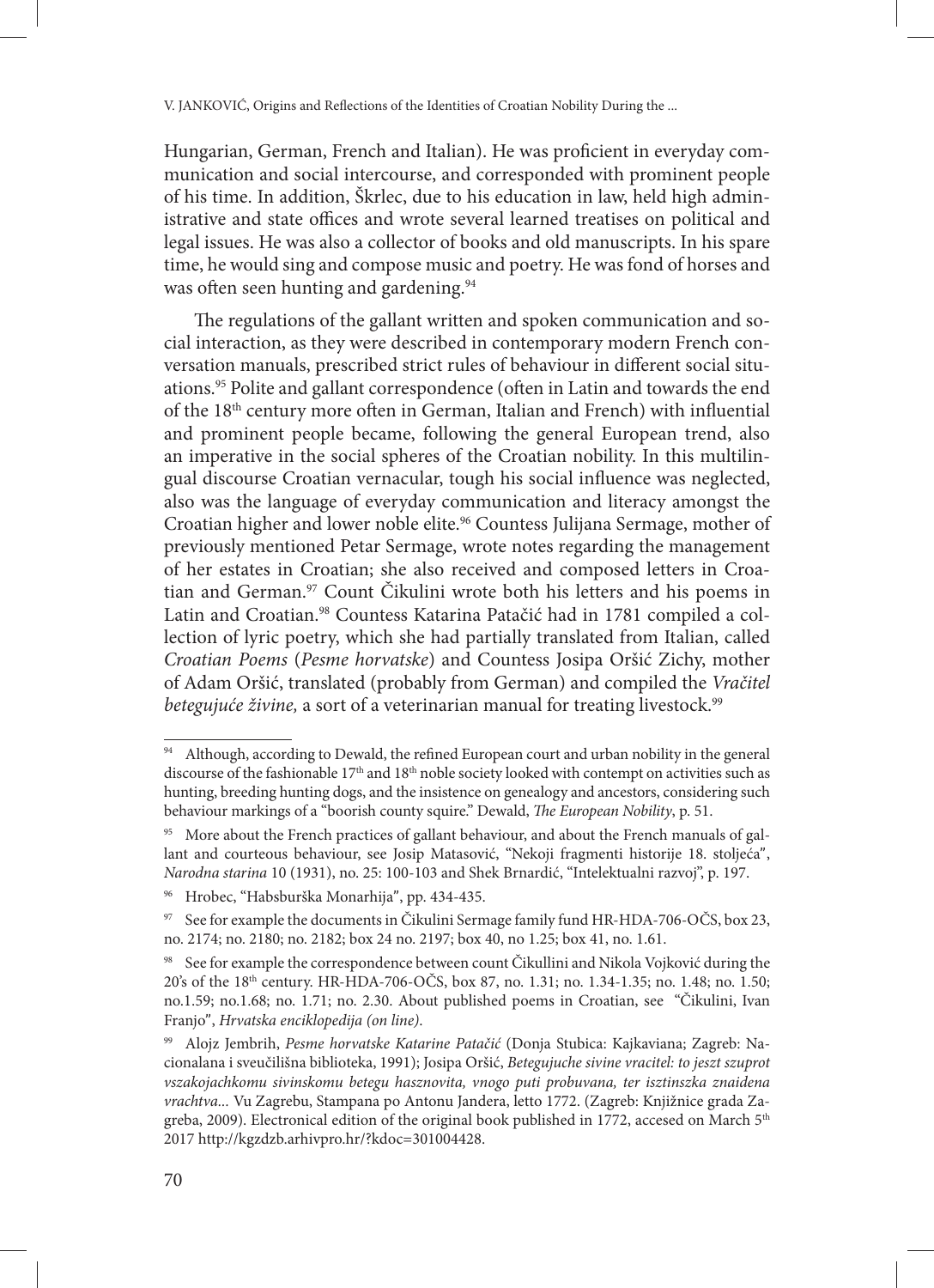These practices of Croatian language, as literary and the language of daily communication was another marker, alongside landed possessions and political prerogatives in the Kingdom of Croatia and Slavonia of the sense of affiliation of the nobility to the ethnicity and political nation of the Early Modern Kingdom of Croatia and Slavonia.<sup>100</sup>

The importance of gallantry and learned, sophisticated communication in French in public appearances can also be observed in letters and correspondence among the members of Croatian noble families. Trying to behave in accordance with the demands of sophisticated social rules of correspondence, members of the noble families would sometimes compose letters in which the addresses of the recipients were written in French and the contents were written in the Croatian vernacular. Important was the outward appearance, as well as leaving the impression of modern highly educated sender and the acceptance of the latest fashion in social communication. But once the letter reached its destination, be it a relative, a patron, or a neighbour, the message itself was often conveyed in the vernacular.<sup>101</sup>

Another indicator of the identity of the nobility was their public appearance, looks and clothing. A committee directed by Croatian Diet, had in 1695 brought a sumptuary regulation, likes of which were also common in other European countries at the time.<sup>102</sup> According to the provisions of this sumptuary regulation, it seems that the exclusive right to wear luxurious types of clothing, made out of expensive fabrics, remained the specific prerogative of the nobility. The citizens and commoners had to dress in a more modest manner and the types and materials of their clothes were precisely specified by their

<sup>&</sup>lt;sup>100</sup> This was obvious in 1790 at the session of the Hungarian Diet, where the delegates of Croatian Estates stated that, to Croatian nation it is all the same whether they are forced to German or Hungarian language and is it done by the king or the other Estates because to be forced to use someone else's language it is the sign of slavery. Compare to Horbec, "Habsburška Monarhija", p. 435.

<sup>&</sup>lt;sup>101</sup> See the correspondence of nobleman Nikola Vojković, former deputy mayor of the County of Zagreb and his wife Elizabeta Barbara from the first half of the 18th century in HR-HDA-726- OJV, box 28. For example, in August 1718 Bernard Orssich addressed his letter to "Madame Madame le Elizabetha Chernkoczy" (sign. 12. VIII. 1718.); in February 1744 Nikola Vojkovich wrote to "Anna Zebich néé Miloss a Drussillovecz" (10. II.1744.); in September 1744, a "Monsieur Monsieur Vojkovć" received a letter on his estate in Rakitje, sent by Mato Chismo, manager of his estate in Stražeman (Slavonia) (sign. 28. III. 9. IX. 1741); in June 1744, the noble widow Rosina Szily also wrote to "Monsieur Monsieur le Nicolas Noble de Voikovich a Klokoch pour le psentament a Rakitje" (sign. 16. IV. 1742.). See also the letter sent to Julijana Sermage by the bishop of Zagreb Juraj Braniugh in August 1747 (HR-HDA-706-OČS, box 23, no. 2180): the address is in French, but the rest of the letter is in Croatian.

<sup>&</sup>lt;sup>102</sup> See, for example, the article by Katarina Nina Simončić "Prilog poznavanju povijesti odijevanja: *zakoni protiv raskoši* i njihov utjecaj," in: *Pažnja! Odjeća, umjetnost identitet: zbornik radova sa međunarodnog naučnog skupa 7. i 8. oktobar 2013* (Bihać: Tehnički faultet Univerziteta u Bihaću, 2014.), and also Raffaella Sarti*, Živjeti u kući. Stanovanje, prehrana i odijevanje u novovjekovnoj* Europi (1500.-1800) (Zagreb: Ibis grafika, 2006), pp. 230-234, 238-240.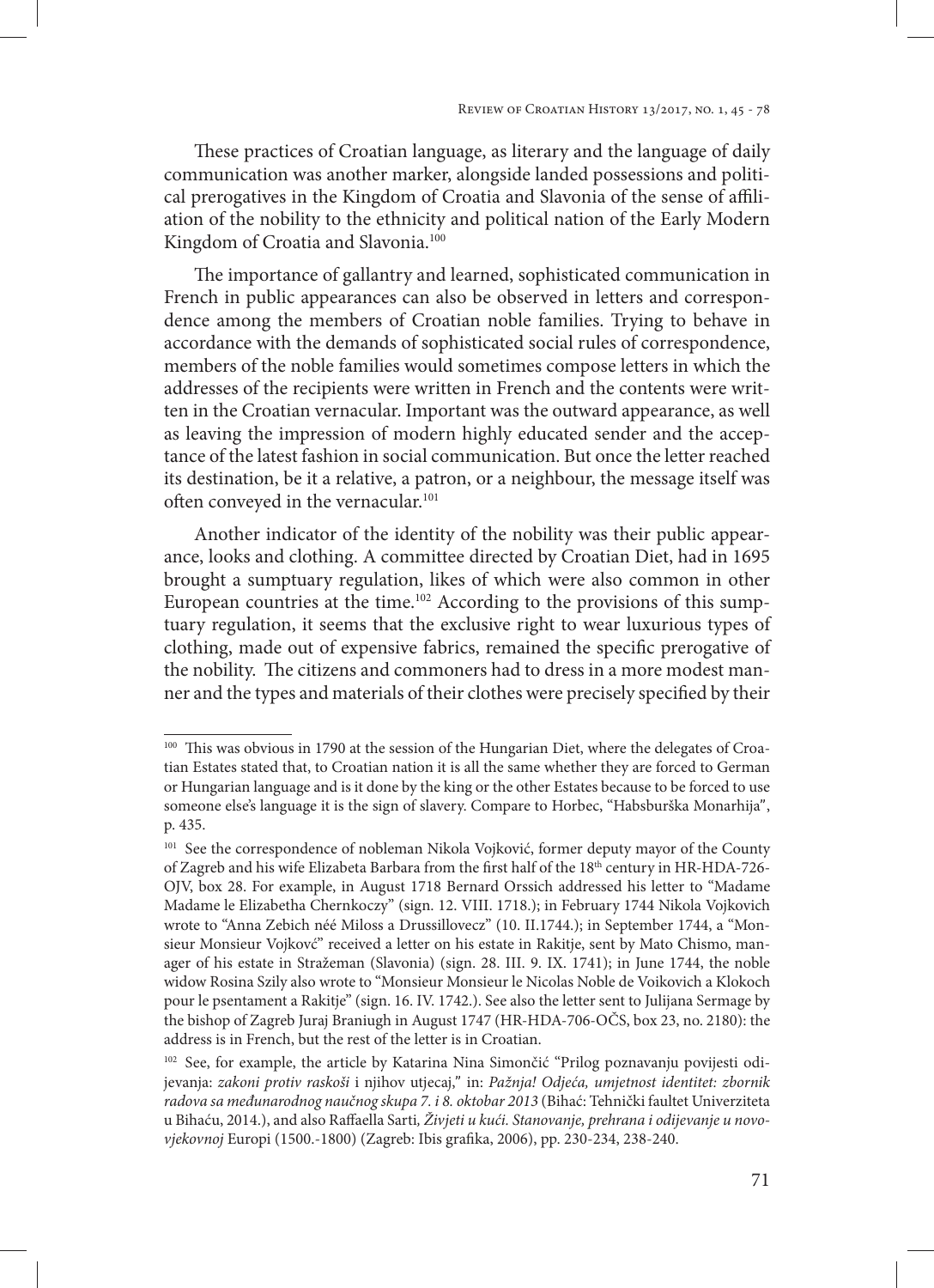social rank and occupation.<sup>103</sup> Prohibitions such as this, but also the prevailing customs in appearance, clothing, jewellery and hairstyle of the Early Modern society,<sup>104</sup> established visible difference between the nobility and the rest of the society confirming their superior virtues, refinement and living conditions thus becoming a general identity feature common and distinctive specifically regarding the noble social rank.

The issues of clothing and appearance as distinctive exterior marks of the noble status was as current and as equally important – at the end of the  $17<sup>th</sup>$ century when the mentioned sumptuary regulation was brought, as it was at beginning of the 19<sup>th</sup> century, at the turn of the Modern period, when count Adam Oršić was writing his memoirs. Oršić testified that luxurious clothes, lavish hairstyles and jewellery, but also the need for public address and displaying of honours, was not reserved only for the nobility any more, but has spread to the lower ranks of society, making it hard to discern a nobleman or noblewoman from a citizen.105

The aged count, as a member of an old aristocratic family, observed with displeasure these new-fangled social trends, and it seems that he was particularly concerned with the disappearance of differences between the social ranks, which was, among other things, externally manifested in public demeanour, addressing, clothing and appearance of his contemporaries.106 In these trends at the beginning of the Modern Age, the aging count saw the destructive processes, the elements which eroded both the foundations of the social order he knew and identities of its social strata.

## **Conclusion**

At the end of this paper, we can briefly return to its beginning – to the cited sentence from Nikola Zrinski's 17th century novel. Zrinski, in the middle of the 17<sup>th</sup> century, described the noblemen with their own self-awareness and the awareness of the affiliation to the highest social class, whose (self-) perception was shaped through multiple roles, practices and strategies which nobles applied both in their social discourse and private lives, as circumstances demanded in order to distinguish, adapt and prosper. Being a nobleman meant to present oneself through social roles, and to nurture lifestyle inherent in your

<sup>103</sup> Emilij Laszowski, "Odredbe za Hrvatsku s pogledom na odijevanje", p. 233.

<sup>104</sup> About the specific colours, cuts, materials and garments popular among the Croatian nobility at the turn of the 17<sup>th</sup> century, see also order forms and letters sent by Croatian noblewomen and noblemen to the Zagreb merchant and shopkeeper Hanns Leonhard Mülbacher in Josip Matasović, "Knez Lenard: kaptoloma zagrebačkoga kramar" *Narodna starina* 12 (1933), no. 32: 215-232.

<sup>105</sup> Oršić, *Rod Oršića*, pp. 84-85.

<sup>106</sup> Oršić, *Rod Oršića*, pp. 84-85.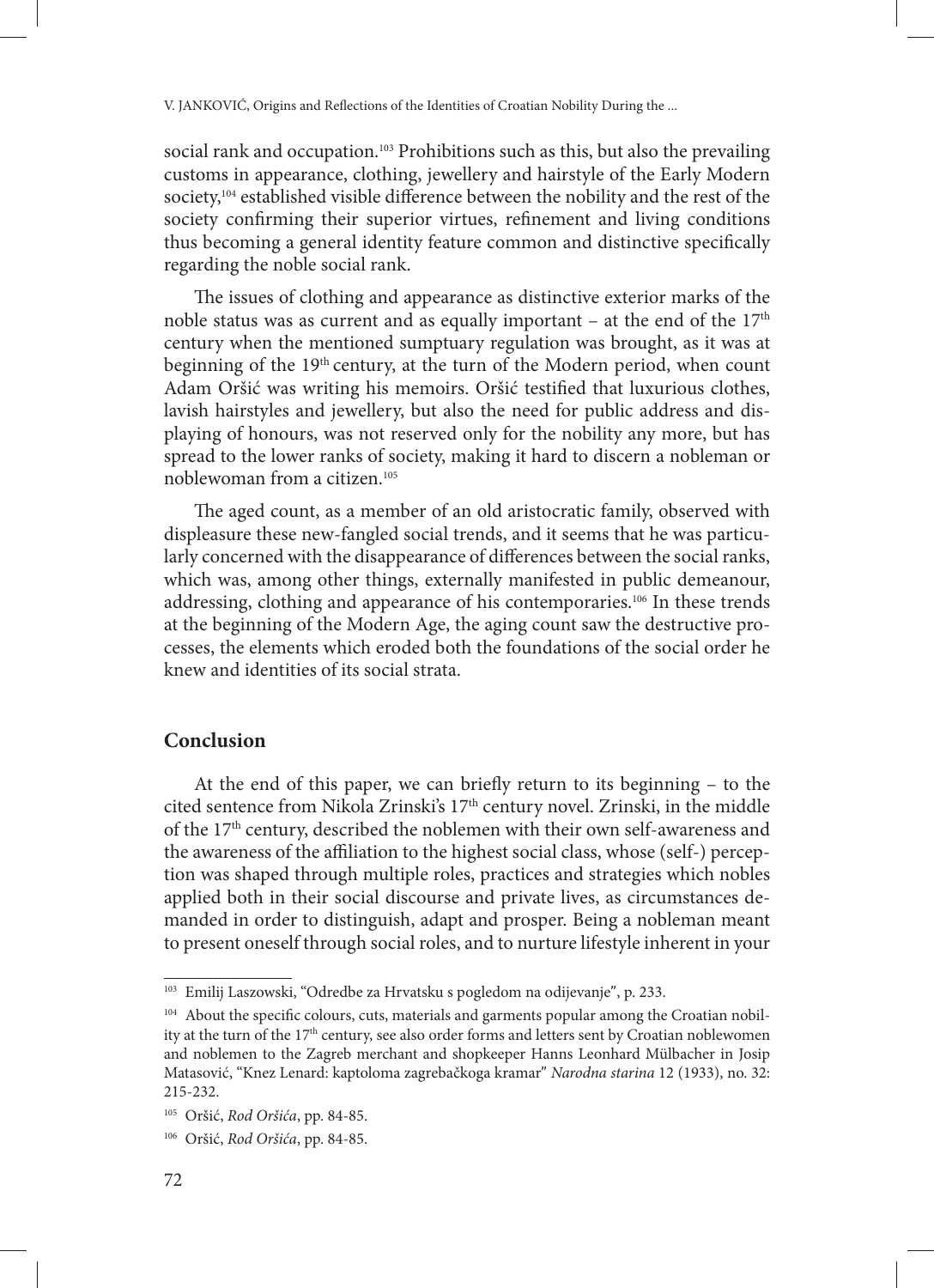status and privileges in order to be perceived by your peers and all the others as the member of this distinguished stratum. The cited sentence testifies also about the necessity and inevitability of the constant re-examination, reinterpretation and adaptation of the multiple noble identities and practices, in accordance with the constant flux of changes in the social, political and economic discourses they were the part of.

The basis of the noble rank was noble descent and privileges. From them derived the overall social, economic and cultural position of the nobility.

Through active participation in all the changes and processes of the contemporary 18th century social discourse, the Croatian nobility adapted their identities and possibilities deriving from their traditional prerogatives and rights under the Habsburg rulers. We see a Croatian nobleman as an educated individual, proficient in law in the growing state, court or local government administration, who could complement his income from land revenues with a state salary. We can see the political role of the nobles, as magnates in state and court politics, or as lesser nobles through their activity at the county assemblies where they participate in the local political decision-making or at the Diet of the Kingdom of Croatia and Slavonia where they as the political nation firmly stand to defend their traditional privileges regarding the royal authority. In the collective memory of the nobility in the  $18<sup>th</sup>$  century still prevailed the sense of personal service and immediate relationship to the monarch as the privilege which contributed to their distinguished status.

The involvement of the Croatian nobility in the military service, as officers of the Civil Croatian and Military Frontier troops, was another redefinition of their ancient warrior and knightly identity reflected also in their education and behaviour. In all of their advancement through military and public service and promotions to higher ranks or functions, the patron-client relationship was a constant, as it intertwined bonds and interpersonal relations into an invisible social network, which spread all across the of the Early Modern society. The marital policy of the noble families also contributed to the spreading of social connections but, more importantly, it was crucial for the prosperity and influence of the noble families. It had also contributed, just as education, high political functions and scattered landed properties, to the internationalization and heterogeneous diversity of the Croatian high nobility. One of the most important, but not exclusive, identity played by every nobleman who owned a landed property, was his position as landowner and landlord to his subjects. The landed estate also was one of the primary features of the noble status and was important for the shaping of the identities of the Early Modern families – their material wealth, prosperity and local power, but also their sense of duration and affiliation to the noble kindred.

Finally, the most visible in material sense was the role of the nobility as patrons and sponsors of the Baroque cultural production. Inseparable from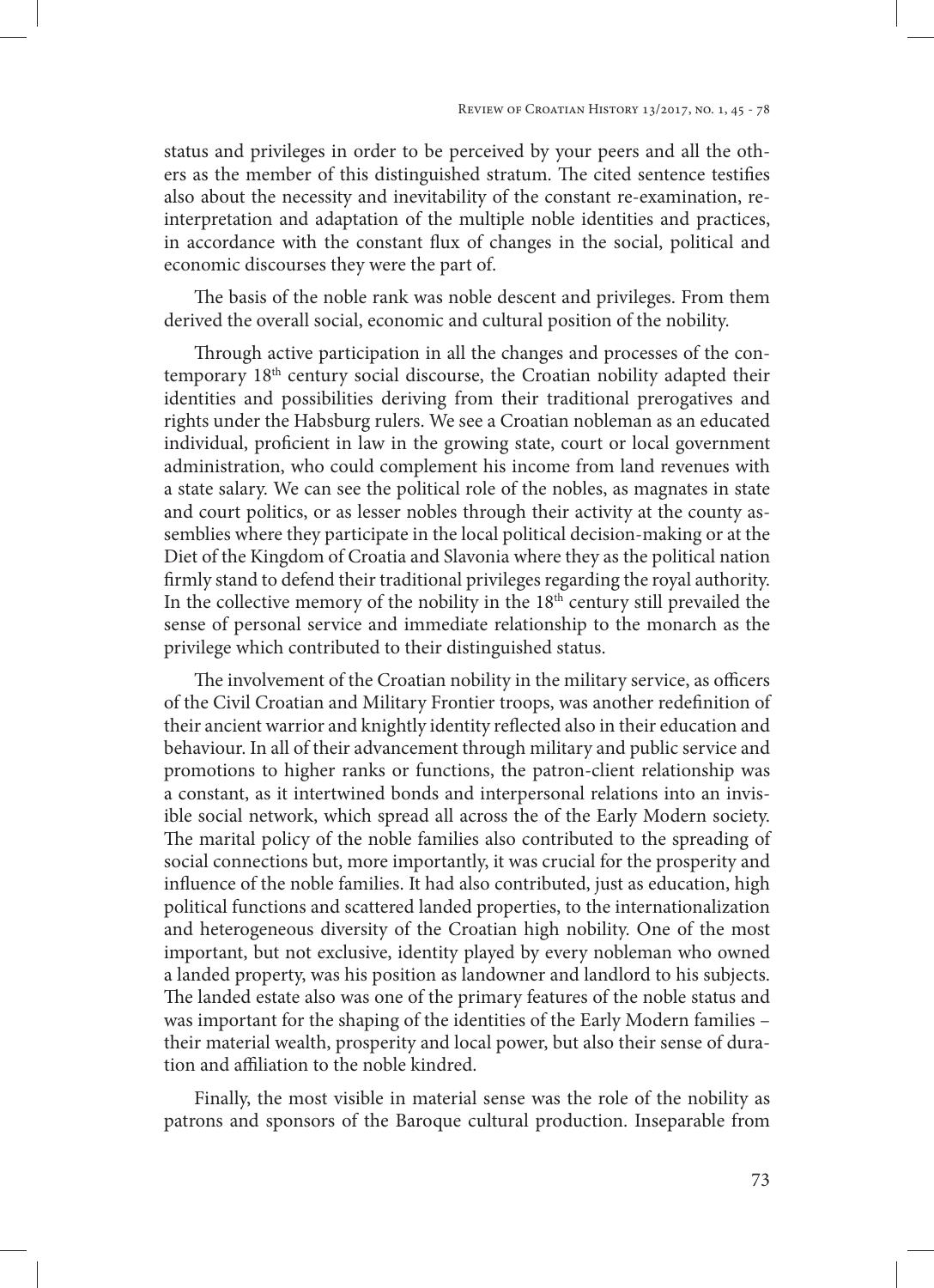this role was also the place of the noble social elite in the overall consumption of the cultural contents of the Baroque and Neoclassicist époque. These two roles were important in the shaping of the visage of the Early Modern Croatian urban and rural landscape as well as in the framing of the elite socialization through practices of gentility, promotion of entertainment and cultural activities.

The examples from lives of several members of Croatian noble families in the 18th century shows that their prerogatives, social practices and multiple identities in many ways coincided with the practices, identities and overall significance of their noble contemporaries across the Early Modern Europe.

### **Zusammenfassung**

## **Herkunft und Reflexionen der Identitäten des kroatischen Adels im 18. Jahrhundert im gesellschaftlichen und kulturellen Kontext des frühneuzeitlichen Europas**

In diesem Aufsatz werden mehrfache Identitäten der Mitglieder des kroatischen Adels in Banal Kroatien im 18. Jahrhundert im gesellschaftlichen und kulturellen Rahmen des frühneuzeitlichen Europas thematisiert. Neben dem Adelsstatus selbst betrachtet die Autorin drei Hauptaspekte traditioneller adeliger Privilegien – politische, rechtliche und sozio-ökonomische Privilegien – als Grundlagen der Bildung von mehrfachen Identitäten des Adels. Aufgrund bisheriger Resultate der Geschichtsschreibung, archivalischer Quellen und Aufzeichnungen von Zeitgenossen werden in diesem Aufsatz vielfache traditionelle Rollen und Praxen des kroatischen Adels erforscht, die auf seinen Privilegien als Reflexion seiner Identitäten im gesellschaftlichen Diskurs des Ungarisch-Kroatischen Königreichs aber auch des ganzen Europas im 18. Jahrhundert basieren. Im Fokus dieser Arbeit befinden sich die politische Identität der kroatischen Adeligen, die auf verschiedenen Ämtern im Herrschers Dienste basierten Identitäten, dann ihre kriegerischen und landherrschaftlichen Identitäten, ihre kulturelle Identität und die auf der Zugehörigkeit zu bestimmten Adelsfamilien beruhende Identität. Im Aufsatz werden auch andere Identitäten des kroatischen Adels untersucht: die lokale Identität im Sinne seines Gefühls der Zugehörigkeit zu Lokalgemeinschaften sowie seine kosmopolitische Identität, die die Grenzen des Ungarisch-Kroatischen Königreichs überschritt und die kroatischen Adeligen zu Mitgliedern der höchsten gesellschaftlichen Schicht des frühneuzeitlichen Europas machte.

**Schlagwörter**: Identität; kroatischer Adel; 18. Jahrhundert; adelige Privilegien; frühneuzeitliches Europa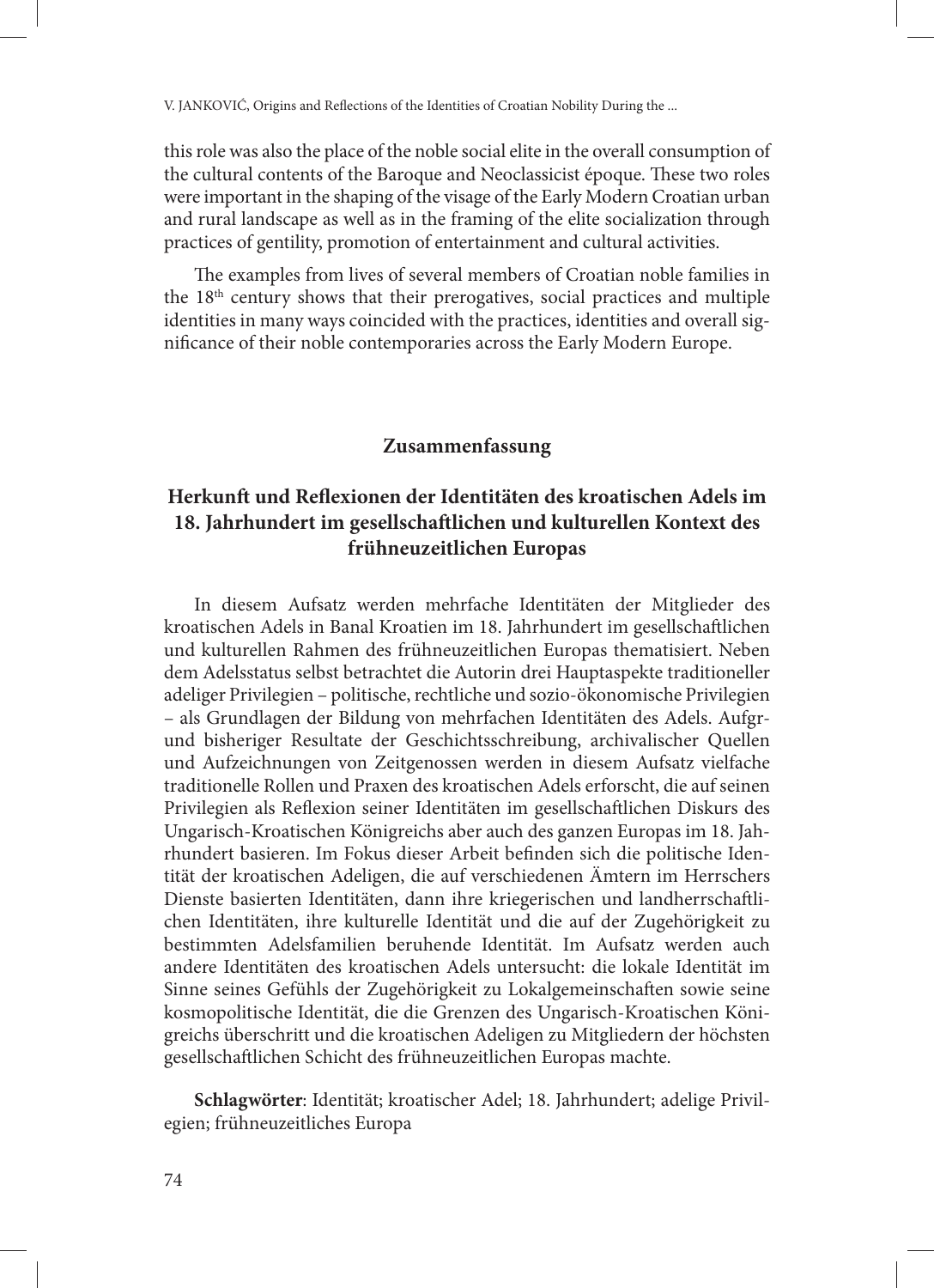#### **Bibliography**

Archives

Hrvatski državni arhiv, Zagreb [Croatian State Archive, Zagreb] (HR-HDA) - 726 – Josipović-Vojković family (OJV)

HR-HDA-706 – Čikulini-Sermage family (OČS)

Published sources

Krčelić, Baltazar Adam. *Annuae ili Historija 1748.-1767*., transcription by Veljko Gortan. (Zagreb: Jugoslavenska akademija znanosti i umjetnosti, 1952)

Lalangue, Jean Baptiste, *Joanis Baptistae Lalangue medicinae doctoris artis obstetriciae magistri; suae excellentiae Banalis una et inclyti comitatus Warasdinensi medici. Tractatus de aquis medicatis regnorum Croatiae et Sclavoniae etc. etc. Illiti Izpiszavanye vrachtvenih vod horvatzkoga y slavonzkoga orzsaga y od nachina nye usivati za potrebochu lyudih.* (Vu Zagrebu, Stampana po Ivanu Thomassu plem. od Trattnern, 1779)

Oršić, Adam."Uspomene Adama grofa Oršić Slavetičkoga od godine 1725. do godine 1814.". *Rod Oršića*. (Zagreb: Hrvatski izdavalačko bibliografski zavod, 1943)

Oršić, Josipa. *Betegujuche sivine vracitel: to jeszt szuprot vszakojachkomu sivinskomu betegu hasznovita, vnogo puti probuvana, ter isztinszka znaidena vrachtva...* Vu Zagrebu, Stampana po Antonu Jandera, letto 1772. (Zagreb: Knjižnice grada Zagreba, 2009) Electronical edition accesed on March 5<sup>th</sup> 2017 http://kgzdzb.arhivpro.hr/?kdoc=301004428

#### Literature

Adamček, Josip. "Ekonomsko-društveni razvoj u Hrvatskoj i Slavoniji u 18. stoljeću". In: *Društveni razvoj u Hrvatskoj od 16. do 20. stoljeća*, ed. Mirjana Gross, 59-82. (Zagreb: SNL, 1981)

Bene, Sándor. "Ideološke koncepcije o staleškoj državi zagrebačkoga kanonika". In: Juraj Rattkay, *Spomen na kraljeve i banove Kraljevstava Dalmacije, Hrvatske i Slavonije*, 2nd edition. (Zagreb: Hrvatski institut za povijest; Sveučilište u Zagrebu - Hrvatski studiji, 2016)

Beuc, Ivan. *Povijest institucija državne vlasti Kraljevine Hrvatske, Slavonije i Dalmacije*. (Zagreb: Pravni fakultet Zagreb; Centar za stručno usavršavanje i suradnju s udruženim radom, 1985)

Brnardić, Vladimir. "Hrvatska vojnička obitelj – Kneževići od Svete Helene". *Povijesni prilozi* vol. 26 (2007), no. 33: 289-309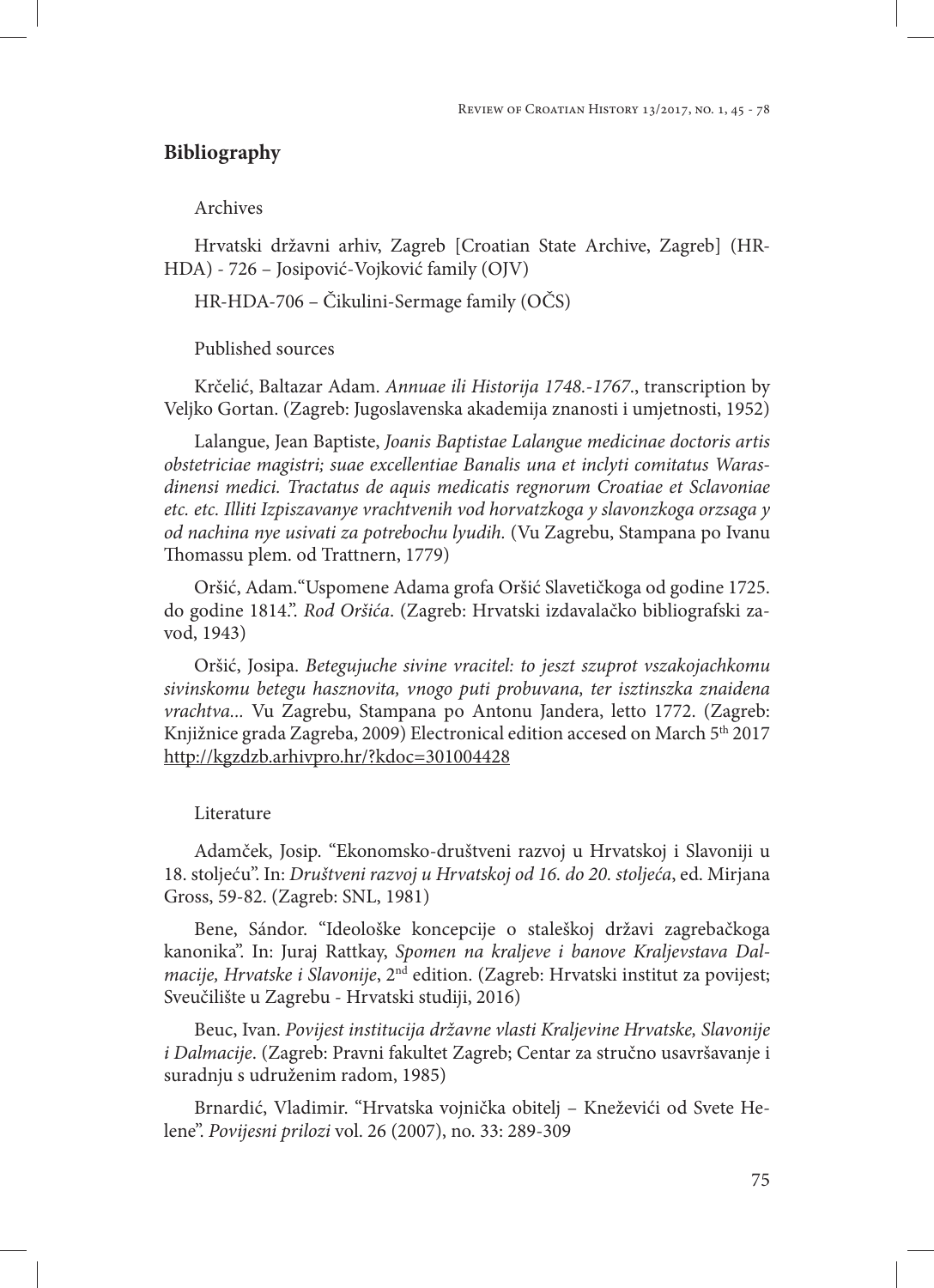Buntak, Franjo. *Povijest Zagreba*. Zagreb: Nakladni zavod Matice hrvatske, 1996

Burke, Peter. *Što je kulturalna povijest?*. (Zagreb: Antibarbarus, 2006)

Dewald, Jonathan. *The European Nobility 1400-1800*. (Cambridge: Cambridge University Press, 1996)

Dočkal, Kamilo. *Povijest pavlinskog samostana Blažene Djevice Marije u Lepoglavi.* (Zagreb: Glas koncila, 2014)

Henshall, Nicolas. *The Zenith of European Monarchy and its elites. The politics of Culture 1650-1750*. (Palgrave, MacMillan, 2010)

Horbec, Ivana. "Habsburška Monarhija". In: *U potrazi za mirom i blagostanjem. Hrvatske zemlje u 18. stoljeću*, ed. Lovorka Čoralić, 407-437. (Zagreb: Matica hrvatska 2013)

Horbec, Ivana. "Političke ustanove". In: *U potrazi za mirom i blagostanjem. Hrvatske zemlje u 18. stoljeću*, ed. Lovorka Čoralić, 27-52. (Zagreb: Matica hrvatska 2013)

Horbec, Ivana. "'Učiti administraciju': školovanje javnih službenika u 18. stoljeću". *Hrvatska i komparativna javna uprava* 9 (2009), no. 4: 1011-1055

Hotko, Jelena. "Naručiteljska i donatorska djelatnost hrvatske plemkinje Helene Patačić". *Tkalčić* vol. 10 (2006.): 465-608

"Identitet", *Hrvatska enciklopedija (on-line)*. Leksikografski zavod "Miroslav Krleža". Accesed March 5, 2017 http://www.enciklopedija.hr/Natuknica. aspx?ID=26909

Janković, Valentina. *Plemićka obitelj Vojković-Vojkffy i društveno-kulturni život Zagreba i okolice u 18. stoljeću*. (Unpublished doctoral thesis, University of Zagreb, 2013)

Jembrih, Alojz. *Grof Sermage u zrcalu svojih pisama 1758.* (Zagreb: Multiart; Udruga Pinta, 2000)

Jembrih, Alojz. *Pesme horvatske Katarine Patačić*. (Donja Stubica: Kajkaviana; Zagreb: Nacionalana i sveučilišna biblioteka, 1991)

"Krčelić, Baltazar Adam". *Hrvatski biografski leksikon (on-line)*. Leksikografski zavod "Miroslav Krleža". Accesed on March 5, 2017, http://hbl.lzmk. hr/clanak.aspx?id=10963

Kolar Dimitrijević, Mira. "Gospodarske reforme carice Marije Terezije na području cijele Hrvatske i Slavonije". In: *Povijest Hrvata. Od kraja 15. stoljeća do kraja Prvoga svjetskog rata*, druga knjiga, ed. Lovorka Ćoralić i Mirko Valentić, 259-269. (Zagreb: Školska knjiga, 2005)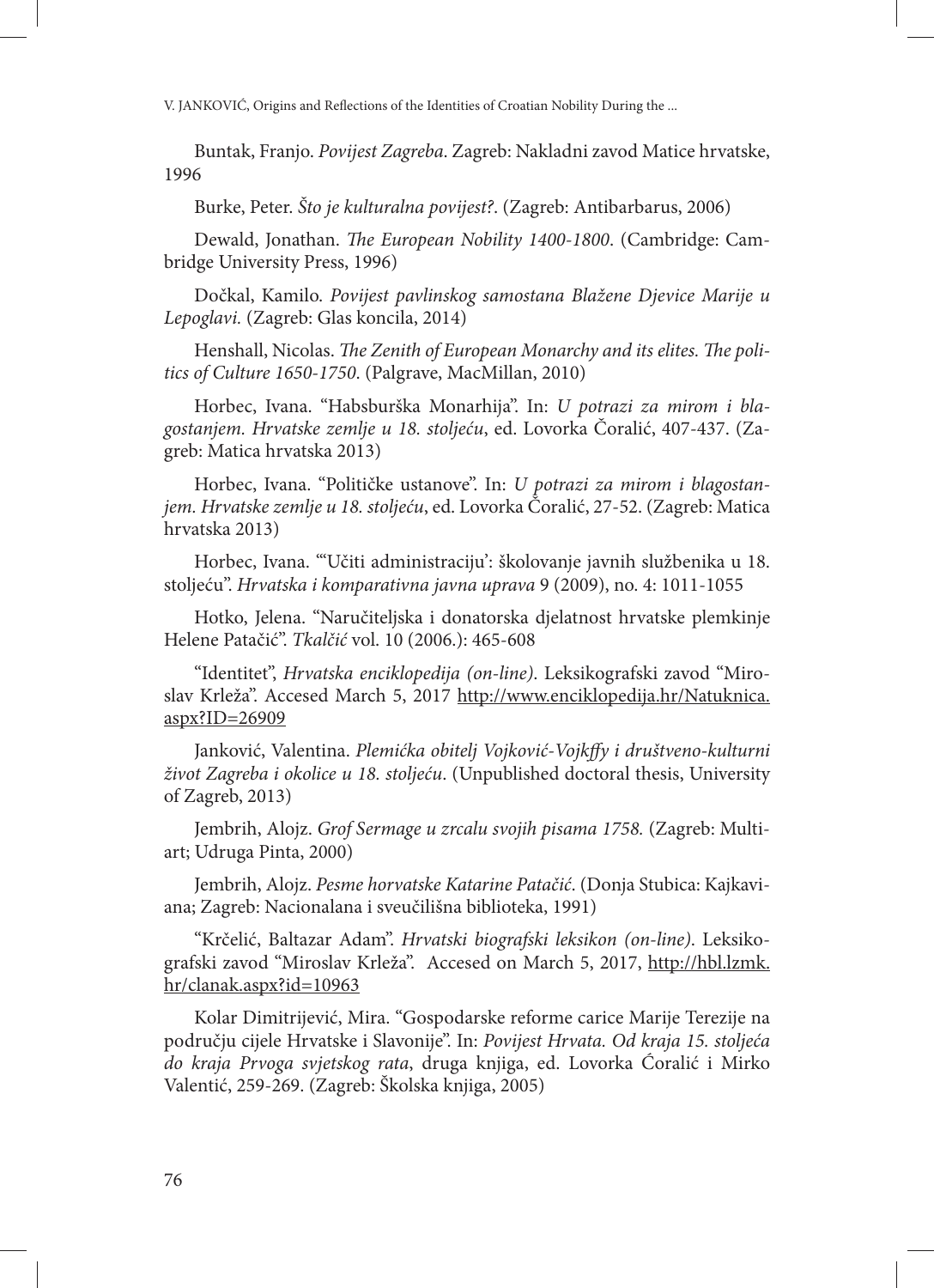Laszowski, Emilij. "Odredbe za hrvatsku s pogledom na odijevanje". In: *Stari i novi Zagreb*, ed. Emilij Laszowski, reprint, (Zagreb: Školska knjiga, 1994232-233

Laszowski, Emilij. "Zagrebački javni plesovi u XVIII. vijeku". In *Stari i novi Zagreb,* ed. Emilij Laszowski, reprint, (Zagreb: Školska knjiga 1994), 306-308

Laszowski, Emilij. "Porodica Čikulin". *Zaprešićki godišnjak* vol. 6 (1996): 14-52

Matić, Tomo. "Rukopisi Aleksandra Patačića". *Rad Jugoslavenske akademije znanosti i umjetnosti*, vol. 8 (1955): 105-133

Matasović, Josip. "Nekoji fragmenti historije 18. stoljeća". *Narodna starina* 10 (1931), no. 25: 97-106

Matasović, Josip. "Knez Lenard: kaptoloma zagrebačkoga kramar". *Narodna starina* 12 (1933), no. 32: 215-232

Noršić, Vjekoslav. "Opis nove župne crkve Blažene Djevice Marije u Belcu godine 1758". In *Starine*, knj. 44 (1952): 7-24

Patačić, Aleksandar Antun Marija", *Hrvatska enciklopedija (on-line)*, Leksikografski zavod "Miroslav Krleža". Accesed March 5, 2017 http://www.enciklopedija.hr/natuknica.aspx?id=46961

Petrić, Hrvoje. "Samobor i okolica u ranome novom vijeku". In: *Samobor: zemljopisno-povijesna monografija*, ed. Dragutin Feletar, 237-321. (Zagreb: Meridijani, 2011)

Rady, Martyn. *Customary Law in Hungary. Courts, Texsts, and the Tripartitum.* (Oxford, Oxford University Press, 2015)

Razum, Stjepan. "Povijest župe Konjščina Vjekoslava Noršića", *Tkalčić*  vol.10 (2006.): 397-406

Sarti, Raffaella. *Živjeti u kući. Stanovanje, prehrana i odijevanje u novovjekovnoj* Europi (1500.-1800). (Zagreb: Ibis grafika, 2006)

Scott, Hamish. M.; Storrs, Christopher. "The Consolidation of Noble Power in Europe, c. 1600-1800". In: *The European Nobilities in the Seventeenth and Eighteenth Centuries, vol. I. Western Europe*, ed. H. M. Scott, (London and New York, Longmann, 1995), 1-52

Shek Brnardić, Teodora. "Intelektualni razvoj". In: *U potrazi za mirom i blagostanjem: Hrvatske zemlje u 18. stoljeću*, ed. Lovorka Čoralić. (Zagreb: Matica hrvatska, 2013), 195-218

Sikirić, Zvjezdana. "Građani Slobodnog i Kraljevskog Grada Zagreba prema Knjizi građana (1733-1799)". *Radovi Zavoda za hrvatsku povijest* vol. 29 (1996): 103-128